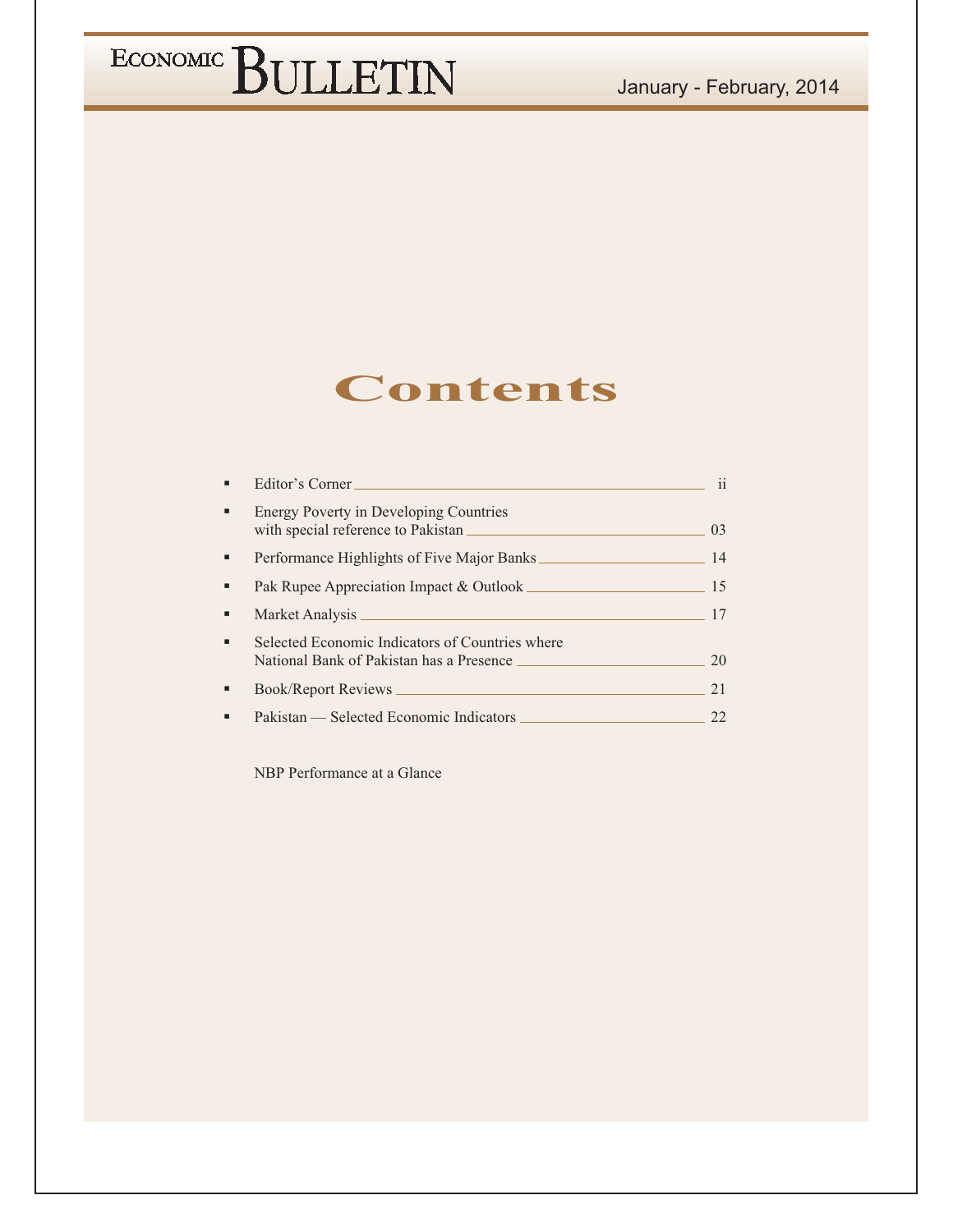### **Editor's Corner**

Dear Readers.

Pakistan is to receive \$555.6 million from the IMF, as they have completed the second review of Pakistan's economic performance under a three year programme, supported by an arrangement under the Extended Fund Facility (EFF). The IMF had approved a 36 month EFF of an amount of \$6.78 billion in Sept 2013.

Pakistan sought IMF assistance last year, as it had become necessary because of large IMF-SBA repayments, an almost non-existent foreign direct investment, a decline in State Bank's foreign exchange reserves, poor fiscal performance, and poor performance by public sector enterprises. The Pak Rupee had depreciated, the external account was under pressure, public debt had risen, external inflows were scarce and the government borrowing from the State Bank during FY13 was well above the target of zero borrowing envisaged in the budget.

After a passage of nearly six months, there has been some progress in stabilizing the economy and there is an improvement in the country's marco economic indicators. The period has also seen initiation of structural reforms. However, conditions remain challenging and a lot more needs to be done.

Inflationary pressures have eased, large scale manufacturing is showing improvement, pressure on foreign exchange reserves and Pak Rupee have eased, and the balance of payments situation which had been quite difficult is beginning to turn more positive. There has been an inflow of \$1.5bn in SBP reserves and with the privatization programe on the cards and auction of 3G licences and inflows from Coalition Support Fund should help raise substantial resources in the coming months and help improve the currency account deficit.

After the completion of the second review, IMF was of the view that additional efforts to broaden the revenue base and improve tax administration are needed, containing inflationary pressures is necessary, slippages on targeted cash transfer should be avoided, the stock of government borrowing from the State Bank of Pakistan needs to be reduced, efforts should be made to build foreign reserves, public debt management should be strengthened, the issue of high non-performing loans need to be addressed and structural reforms should continue.

In the second review under the EFF, the IMF had observed that on the fiscal side, revenues were somewhat higher than envisaged in the first quarter of FY14, spending has been slow and the phase out of electricity subsidies is on track. However, more needs to be done to raise revenues, to ensure their ability to continue meeting the deficit target. There has been an increase in SBP's foreign exchange reserves, from \$3.04 billion it rose to \$3.92 billion by February 2014 and further to \$4.8 billion by March 2014. While this is certainly a positive development, a substantial and consistent accumulation of resources is required to reach an adequate level. The government was unable to meet the end December 2013 target on its borrowings from the State Bank, as agreed with the IMF. In the first half of FY14 the government borrowed Rs462.8 billion from SBP and was unable to contain its borrowing from SBP within the limit agreed with the IMF.

A solution to the challenges Pakistan faces — security concerns, law & order, loss making public sector enterprises, energy sector, public investment, leakages and evasion of taxes would help improve the prospects for economic growth.

Ayesha Mahmed

 $\mathbf{ii}$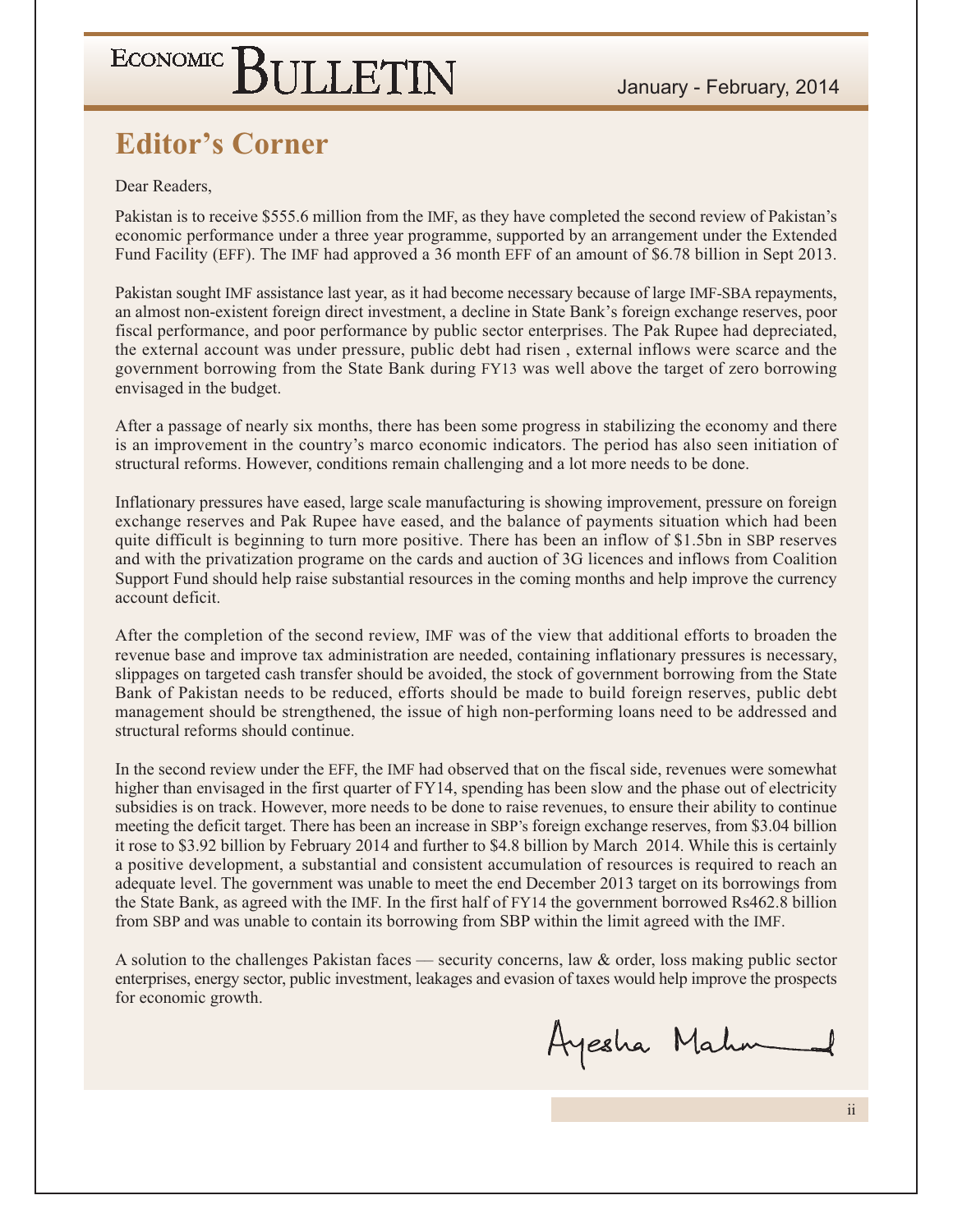#### January - February, 2014

### ECONOMIC BULLETIN

**Energy Poverty in Developing Countries** with special reference to Pakistan

Health

risks

There is no simple definition of energy poverty. The International Energy Agency defines energy poverty as a lack of access to modern energy services. These services are defined as household access to electricity and clean cooking facilities (e.g. fuels and stoves that do not cause air pollution in houses). The UNDP defines energy poverty as the inability to cook with modern cooking fuels and the lack of a bare minimum of electric lighting for reading or for other household and productive activities at sunset. The Asian Development Bank takes a slightly broader approach to defining energy poverty and says that it is, 'the absence of sufficient choice in accessing adequate, affordable, reliable, high quality, safe and environmentally benign energy services to support economic and human development.' Wikipedia defines energy poverty as 'the situation of large numbers of people in developing countries whose well-being is negatively affected by very low consumption of energy, use of dirty or polluting fuels, and excessive time spent

An Asian Development Bank report, Energy Access and Energy Security in Asia and the *Pacific*, illustrates energy poverty through the energy ladder. It shows that primary types of energy that are used by rural areas or developing countries can be arranged on a 'ladder' with traditional fuels such as wood, animal power, candles at the bottom, with more modern fuels such as electricity or refined gasoline at the top. Developing countries have been categorised into low income, middle income and high income households. For instance, in the household sector, for cooking, developing countries would be using wood, residues, dung, kerosene and biogas and some high income households coal, natural gas and electricity. Developed countries use natural gas and electricity. Kerosence is 3 to 5 times more efficient than wood for cooking and liquefied petroleum gas is 5 to 10 times more efficient than crop residues and dung.

collecting fuel to meet basic needs.'

Households at lower levels of income and development tend to be at the bottom of the energy ladder; using fuels that are cheap and not very clean or efficient. As income increases households tend to use energy types that are cleaner and efficient but would be expensive. They would move from using traditional biomass to electricity.

Globally some 1.3 billion people or 18 percent of the world population have no access to electricity and a billion more only have access to unreliable electricity networks. About 2.6 billion people rely on traditional fuels such as biomass and coal to meet their basic needs. Because of indoor burning of these solid fuels in unventilated kitchens it often results in injuries and deaths. Coal for cooking causes air pollution and has serious potential health implications. Most of these deaths are in children and women. The adults also suffer from chronic lung diseases and lung cancer. World Health Organisation estimates that air pollution from use of inefficient biomass stoves, would lead to 1.5 million premature deaths per year in 2030, which is greater than estimates from malaria, tuberculosis or HIV/AIDS.

During the last two decades millions of people have attained modern energy access, especially in China and India. Increasing urbanisation. rapid economic development and ongoing energy access programmes have been important factors in this achievement. Despite this development, there are millions of others who do not have access to electricity and rely on the traditional use of biomass for cooking.

Energy access is central to sustainable development, and to human well being and poverty reduction efforts. Reliable power supplies fuels industry and commerce and telecommunication services and enables hospitals, schools, to run efficiently. It is essential for provision of clean water, sanitation, lighting, heating, cooking, running

Energy poverty defined

Energy ladder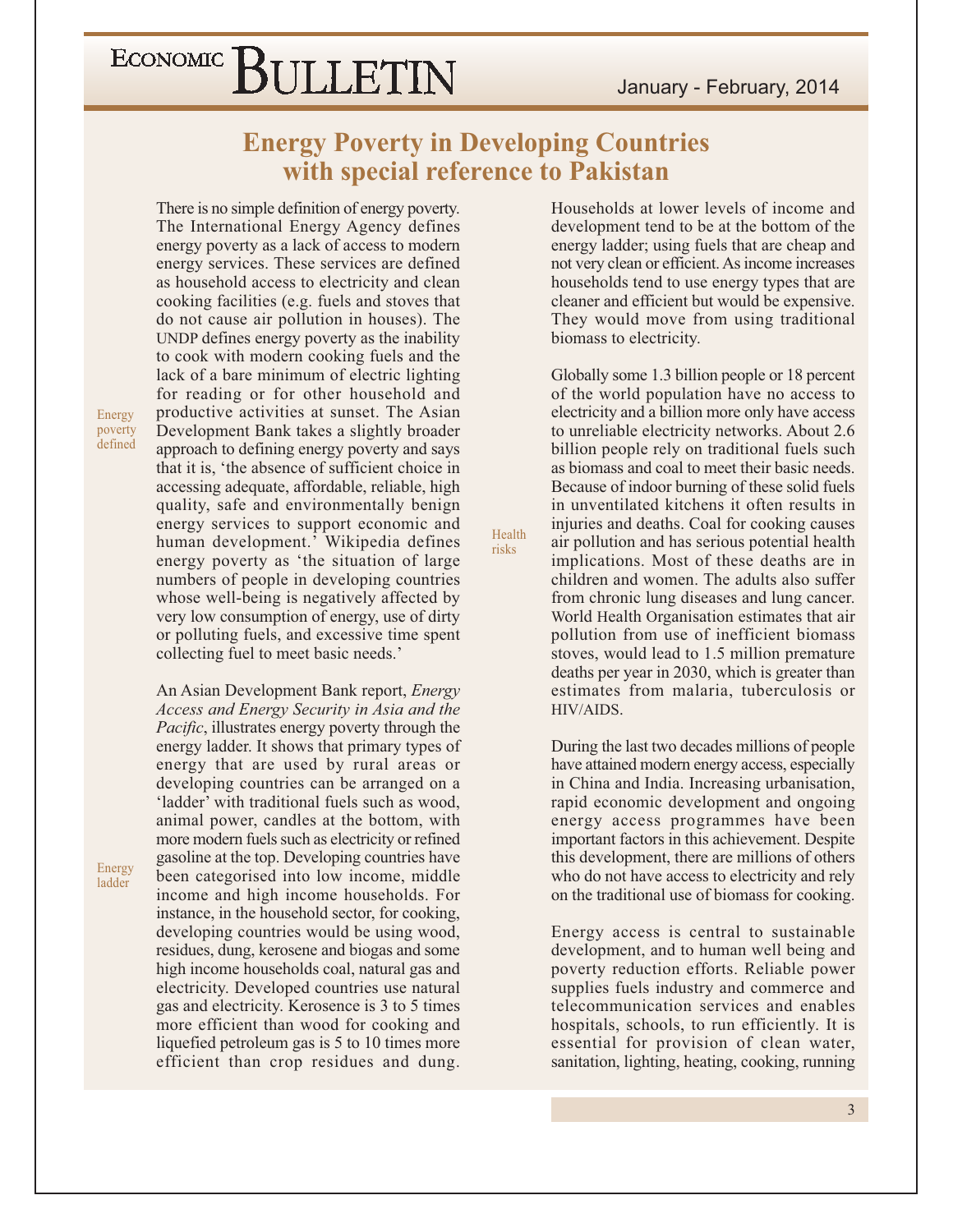of household appliances, refrigeration etc. Just as access to energy empowers human development, reduces work load, and frees up time for more productive activities, the lack of access to energy perpetuates the vicious cycle of poverty.

#### People without access to modern energy services by region - 2011

|                      |                    | Without access<br>to electricity |                    | Traditional use of<br>biomass for cooking |
|----------------------|--------------------|----------------------------------|--------------------|-------------------------------------------|
|                      | Population<br>(Mn) | % Share of<br>population         | Population<br>(Mn) | % Share of<br>population                  |
| Developing Countries | 1257               | 23                               | 2642               | 49                                        |
| Africa               | 600                | 57                               | 696                | 67                                        |
| Sub-Saharan Africa   | 599                | 68                               | 695                | 79                                        |
| Nigera               | 84                 | 52                               | 122                | 75                                        |
| South Africa         | 8                  | 15                               | 6                  | 13                                        |
| North Africa         | 1                  | 1                                | 1                  | 1                                         |
| Developing Asia      | 615                | 17                               | 1869               | 51                                        |
| India                | 306                | 25                               | 818                | 66                                        |
| Pakistan             | 55                 | 31                               | 112                | 63                                        |
| Indonesia            | 66                 | 27                               | 103                | 42                                        |
| China                | 3                  | $\Omega$                         | 446                | 33                                        |
| Latin America        | 24                 | 5                                | 68                 | 15                                        |
| <b>Brazil</b>        | 1                  | 1                                | 12                 | 6                                         |
| Middle Eeast         | 19                 | 9                                | 9                  | $\overline{4}$                            |
| World                | 1258               | 18                               | 2642               | 38                                        |

Source: IEA, World Energy Outlook 2013

Energy

challenges

There are millions of others who lack access to electricity; about 615 million people in developing Asia and nearly 600 million people in Sub-Saharan Africa. Two-thirds of the people gaining access to electricity have been in urban areas and the population without electricity access has become more concentrated in rural areas.

China and Brazil have made much progress in increasing access to electricity and are getting close to the goal of universal electrification. Improvement in electricity access is also seen in Bangladesh, Indonesia and Sri Lanka. India it is estimated has a large population of 306 million without access to electricity. For Pakistan, the World Energy Outlook 2013 states, 'experience in Pakistan serves to highlight a different element of the energy access challenge, that of achieving reliability of supply, as fuel shortages have jeopardised electricity supply and resulted in prolonged load-shedding.'

China and

**Brazil** make

progress

Power load-shedding is a major impediment to economic growth. The Sixth Annual Report 2013 of the Institute of Public Policy in one of the chapters discusses this aspect. It also shows that Pakistan has both relatively low energy consumption and per capita income as compared to India and Sri Lanka in South Asia. The somewhat early stage of development of the power sector in Pakistan is indicated by the low share of population with access to electricity at 62 percent, as compared to 66 percent in India, 77 percent in Sri Lanka, 90 percent in the Philippines and 99 percent in Malaysia. Problem is those with access to electricity face frequent power outages.

Global Energy Trends to 2035 states, "Pakistan faces economic and energy challenges that intersect most clearly in relation to electricity supply. Around 55 million people, more than 30 percent of the population, do not have access to electricity. Of those that do have electricity, the quality of supply they receive can be a major source of frustration. While Pakistan has 23 GW of installed power generation capacity, the cost of fuel has proved to be a significant financial burden to generators, relative to the price they can charge for power, resulting in shortages and power cuts. The share of oil in the generation mix is relatively high and the doubling of electricity tariffs since 2008 has not been sufficient to compensate for rising fuel costs.

The problem is made worse by a long legacy of unpaid energy bills and distribution losses (often due to theft). State-owned power companies have faced large losses and accumulated debt that government subsidies are unable to cover fully. This has resulted in power companies being unable to buy sufficient fuel, which, in turn, has prompted extensive load shedding  $-$  up to 12 hours per day in urban areas and 20 hours per day in rural areas (NEPRA, 2012). Such prolonged power shortages have a major impact on Pakistan's economy, cutting GDP growth by an estimated 2 percent (ADB, 2013)."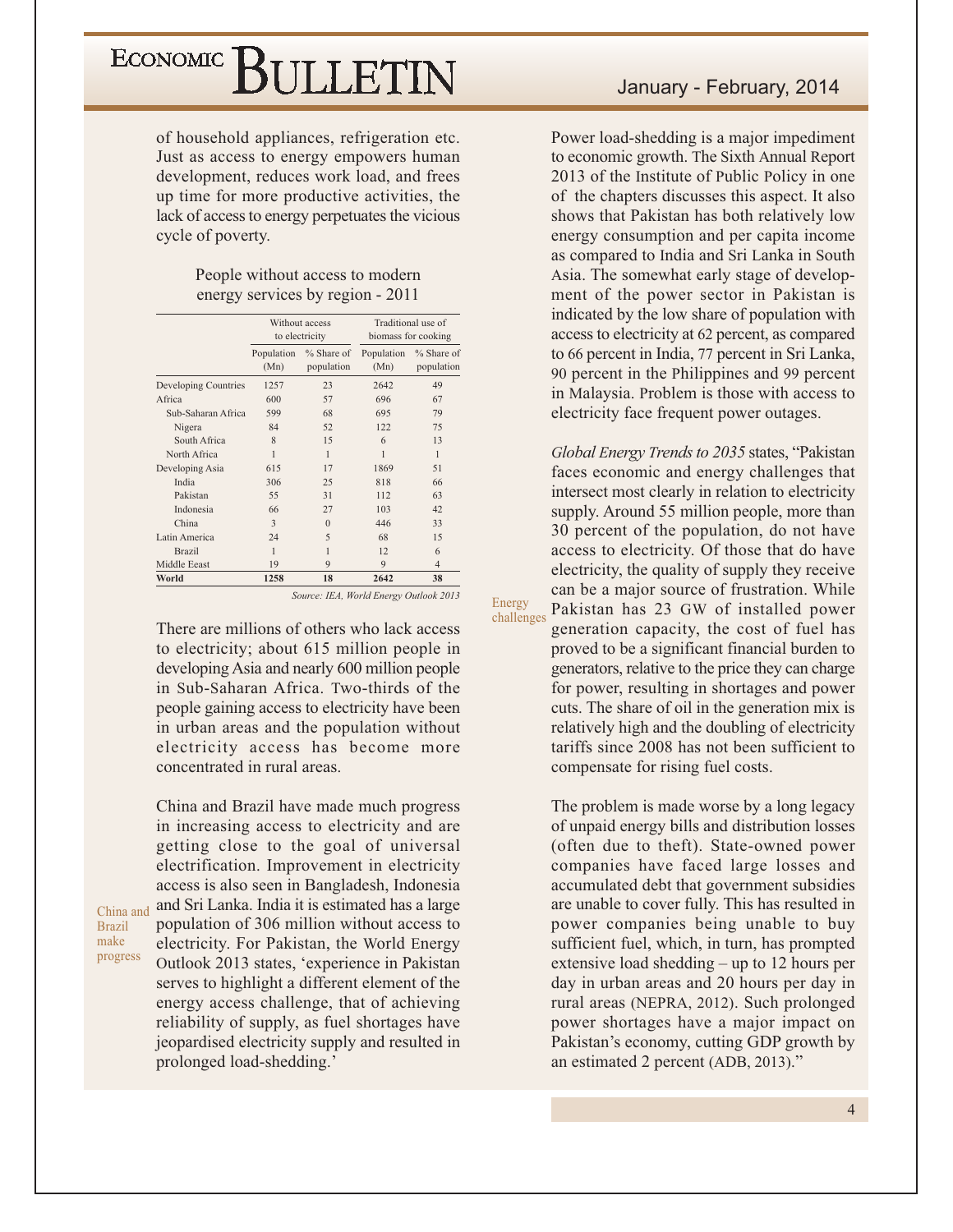Cost of

power

outages

Power outages is imposing a large cost on the economy. In a paper, 'The Impact and Cost of Power Load-shedding to Domestic Consumers, 'the authors, Dr. Hafiz A. Pasha and Wasim Saleem, say that the costs of load shedding, to a large extent, depend on the frequency and duration of outages. Overall, on an average outages occurred 5 times a day in Pakistan in 2012, highest being in Punjab, 6 times. Various approaches were adopted in the paper for quantification of the cost incurred by different types of consumers as a result of power outages.

The results of the study show that the total outage cost on average to each residential consumer is almost Rs31,000 per annum. This cost rises sharply by income level of a consumer. For households with monthly consumption expenditure of upto Rs15000, the outage cost annually is Rs8800. For the highest expenditure group of households, the cost rises to Rs75,200. They also affect home based activity. Following high levels of load shedding the share of expenditure on electricity cuts into consumption of food, clothing and basic services like education and health. especially by low income groups.

The cost of load shedding to industry have reached a high level, around 9 percent or more of sectoral value added or almost 2 percent of GDP. These losses have been accompanied by significant declines in profitability, employment and exports.

While hundreds of millions of people have attained modern energy access over the last two decades in several developing countries, because of rapid economic development, increasing urbanisation and on-going energy access programmes, there are still large numbers who do not have access to electricity and millions of others who rely on the traditional use of biomass for cooking.

There is now growing recognition for universal access to energy. Modern energy is crucial to achieving a range of social and economic goals relating to poverty, health, education,

equality, and environmental sustainability. Improving access to affordable and clean energy services for the poor would go a long way in helping improve their incomes, health, educational attainment, and environmental quality. A country's ability to provide equitable access to energy services is therefore at the heart of any country's effort to achieve the MDGs and reduce poverty.

Energy inputs such as electricity and fuels are essential to cook, generate jobs, for industrial activities, transportation, commerce. Lack of electricity prevents many children especially girls to attend school because their labour is and MDGs

Energy

needed to carry wood and water and takes them away from productive activities. Indoor air pollution from traditional fuels and stoves affects health.

Electricity Access in 2011

|            | Population   |                 | Urban           | Rural           |
|------------|--------------|-----------------|-----------------|-----------------|
|            | without      | Electrification | Electrification | Electrification |
|            | electricity  | Rate            | Rate            | Rate            |
|            | (Mn)         | $(\%)$          | $(\%)$          | $(\%)$          |
| Bangladesh | 61           | 60              | 90              | 48              |
| Nepal      |              | 76              | 97              | 72              |
| Pakistan   | 56           | 69              | 88              | 57              |
| Sri Lanka  | $\mathbf{3}$ | 85              | 96              | 84              |

Source: IEA, World Energy Outlook 2013

|          |            | Population without<br>access to electricity |            | Population relying on traditional<br>use of biomass for cooking |
|----------|------------|---------------------------------------------|------------|-----------------------------------------------------------------|
|          | Population | % Share of                                  | Population | % Share of                                                      |
|          | (Mn)       | population                                  | (Mn)       | population                                                      |
| Pakistan | 56         | 31                                          | 112        | 63                                                              |
| India    | 306        | 25                                          | 818        | 66                                                              |

Unless substantial progress is made on improving energy access, the UN Millennium Development Goals will be difficult to achieve. Although energy is not an an explicit part of the MDGs, the provision of modern energy services is recognised as a critical foundation for sustainable development. Energy can contribute to the achievement of many of these goals, as it helps improve the livelihoods of the poor in developing countries. A report by International Energy Agency 'Energy Poverty How to make Modern Energy Access Universal' has shown the importance of modern energy in achieving the MDGs.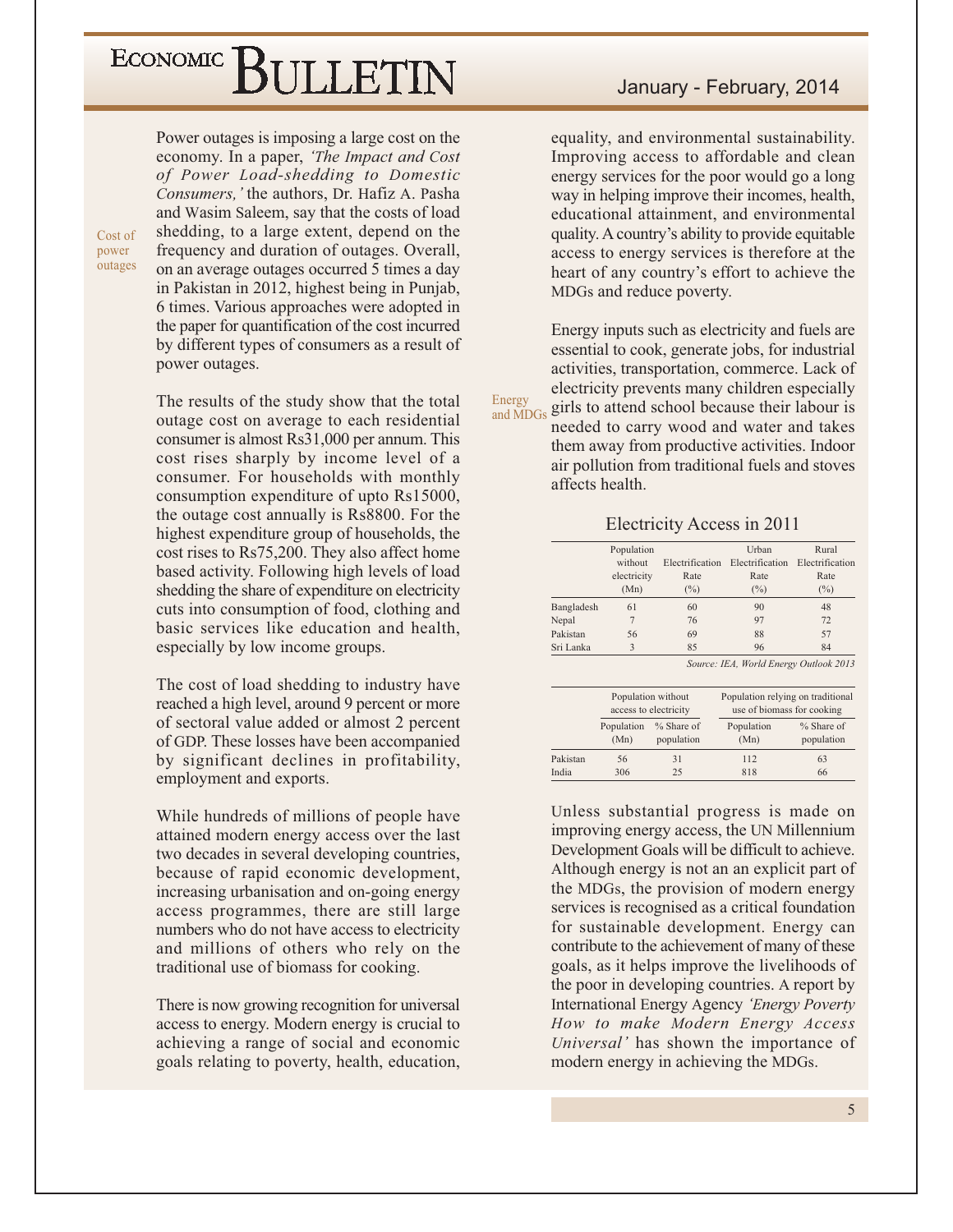#### **Energy and the MDGs**

| Goal and target                                                                                                                                                                                                                                        | Some direct and indirect contribution of cleaner/affordable energy options                                                                                                                                                                                                                                                                                                                                                                                                                                                                                                                                                                                                                                                                                                                                                                                                                                                  |
|--------------------------------------------------------------------------------------------------------------------------------------------------------------------------------------------------------------------------------------------------------|-----------------------------------------------------------------------------------------------------------------------------------------------------------------------------------------------------------------------------------------------------------------------------------------------------------------------------------------------------------------------------------------------------------------------------------------------------------------------------------------------------------------------------------------------------------------------------------------------------------------------------------------------------------------------------------------------------------------------------------------------------------------------------------------------------------------------------------------------------------------------------------------------------------------------------|
| MDG 1. Extreme poverty and hunger:<br>To halve between 1990 and 2015, the proportion<br>of the world's people whose income is less than<br>one dollar per day.<br>To halve, between 1990 and 2015, the proportion<br>of people who suffer from hunger. | Cleaner burning fuels and electricity can reduce the large share of household income spent on cooking, lighting<br>٠<br>and heat. The bulk of staple foods (95%) need cooking before they can be eaten and need water for cooking.<br>$\blacksquare$<br>Post-harvest losses can be reduced through improved electric-powered preservation (for example, drying and<br>smoking) and chilling/freezing.<br>Energy technologies such as wind pumps and treadle pumps can be used for irrigation in order to increase<br>٠<br>food production and improve nutrition. Access to affordable energy options from gaseous and liquid fuels<br>and electricity can assist enterprise development.<br>Electrically driven machinery can increase productivity and provide opportunities for income generation.<br>٠<br>٠<br>Local energy supplies can often be provided by small-scale, locally owned businesses creating employment. |
| MDG 2. Universal primary deduction:<br>To ensure that, by 2015, children everywhere<br>will be able to complete a full course of<br>primary schooling.                                                                                                 | Lighting at homes (e.g., through solar lanterns) allows children to study after school hours, with a significant<br>impact on learning outcomes.<br>Lighting in schools can assist in retaining teachers, especially if their houses are electrified.<br>Availability of electricity can enables access to educational media and communication in school and, at home,<br>can facilitate distance learning.<br>Access to energy can provide opportunities for using specialized equipment for teaching.<br>٠<br>Cleaner energy systems and efficient building design can reduce heating/cooling costs and thus school fees.<br>Energy can help create more child-friendly environments, thus improving attendance at school and reducing<br>٠<br>dropout rates.                                                                                                                                                             |
| MDG 3. Gender equality and women's<br>empowerment:<br>To ensure that girls and boys have equal<br>access to primary and secondary education,<br>preferably by 2005, and to all levels of<br>education no later than 2015.                              | Availability of cleaner energy options can free girls' and young women's time from survival activities<br>(gathering firewood, fetching water etc).<br>Good-quality lighting can facilitate home study and organization of evening classes for girls and women who<br>are often housebound due to traditional family responsibilities.<br>Affordable and reliable energy options can broaden the scope for women's enterprises, thereby fostering<br>employment and income generation among women.<br>National decision-making by women representatives, especially on energy use at household level, can be<br>٠<br>beneficial, hence improving energy access among the poor.                                                                                                                                                                                                                                              |
| MDG 4. Child mortality:<br>To reduce by two-thirds, between 1990 and<br>2015, the death rate for children under the age<br>of five.                                                                                                                    | GEA estimates for 2005 put the burden of disease caused by household air pollution at about 2.2 million<br>premature death annually, mostly affecting children and women. Gathering and preparing traditional fuels<br>exposes young children to health risks and can reduce time spent on childcare.<br>Cleaner energy options facilitate the provision of nutritious cooked food and space heating, while boiled<br>water contributes to better health.<br>$\blacksquare$<br>Improved energy options can provide access to better medical facilities for pediatric care, including vaccine<br>refrigeration and equipment sterilization.<br>Energy can be used to purify water or pump clean groundwater locally, which can reduce the burden of<br>٠<br>water-borne diseases.                                                                                                                                            |
| MDG 5. Maternal health:<br>To reduce by three-quarters, between 1990 and<br>2015, the rate of maternal mortality.                                                                                                                                      | Clean cooking fuels and equipment can reduce pregnant women's exposure to indoor air pollution and<br>improve health.<br>Improved energy options can provide access to better medical facilities for maternal care, including<br>laboratory services, medicine refrigeration, equipment sterilization, and operating theatres, as well as safer<br>caesarean sections.<br>Improved energy options can also help retain qualified medical personnel in remote rural areas.<br>Cleaner energy options can reduce excessive workloads and heavy manual labor (carrying heavy loads of<br>٠<br>fuelwood and water), which could adversely affect a pregnant woman's health and well-being.                                                                                                                                                                                                                                      |
| MDG 6. HIV/AIDS, malaria and other<br>maior diseases:<br>By 2015, to have halted and begun to reverse<br>the spread of HIV/AIDS, malaria, and other<br>major diseases that afflict humanity.                                                           | Electricity in health centers can help provide medical services at night, retain qualified staff, and allow the<br>use of more advanced medical equipment (e.g., sterilization).<br>Energy for refrigeration can facilitate vaccination and medicine storage for the prevention and treatment of<br>٠<br>diseases and infections.<br>Energy is needed to develop, manufacture, and distribute drugs, medicines and vaccinations.<br>٠<br>Electricity can enable access to health education media through information and communications technologies.<br>٠                                                                                                                                                                                                                                                                                                                                                                  |
| MDG 7. Environmental sustainability:<br>To stop the unsustainable exploitation of<br>natural resources.<br>To halve, between 1990 and 2015, the proportion<br>of people who are unable to reach or afford safe<br>drinking water and sanitation.       | Increased agricultural productivity can be facilitated by the greater use of electric-powered machinery and<br>٠<br>irrigation, which in turn reduces the need to expand the amount of land under cultivation.<br>Increased renewable energy technology use can contribute greatly to alleviation of deforestation and<br>٠<br>reduction of green house emissions that lead to climate change.<br>Cleaner burning fuels can reduce greenhouse gas emissions, which contribute to climate change<br>٠<br>conversion technologies.<br>Simple cleaner energy solutions such as low-cost sterilization of drinking water can save many lives.<br>٠                                                                                                                                                                                                                                                                              |
| MDG 8. Global partnership for development                                                                                                                                                                                                              | Global and subregional partnerships are valuable for ensuring cross-border trade and exchange of skills<br>٠<br>in cleaner energy options as well as joint lower-cost development of transmission interconnections.                                                                                                                                                                                                                                                                                                                                                                                                                                                                                                                                                                                                                                                                                                         |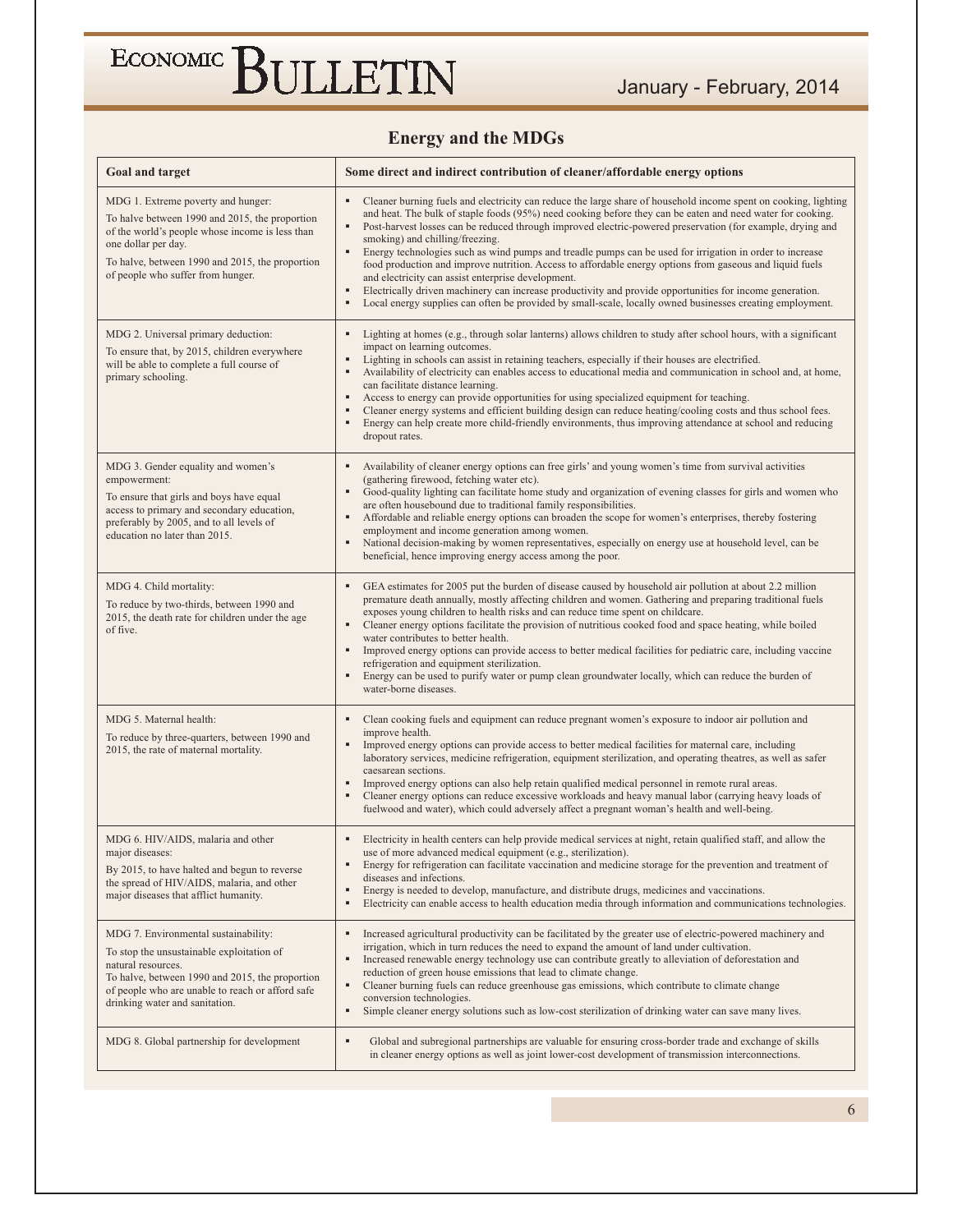#### January - February, 2014

### ECONOMIC BULLETIN

**Box** 

#### The Importance of Modern Energy in Achieving the MDGs

Goal 1: Eradicate extreme poverty and hunger. Access to modern energy facilitates economic development by providing more efficient and healthier means to undertake basic household tasks and means to undertake productive activities more generally, often more cheaply than by using the inefficient substitutes, such as candles and batteries. Modern energy can power water pumping, providing drinking water and increasing agricultural yields through the use of machinery and irrigation.

Goal 2: Achieve universal primary education. In impoverished communities children commonly spend significant time gathering fuelwood, fetching water and cooking. Access to improved cooking fuels or technologies, facilitates school attendance. Electricity is important for education because it facilitates communication, particularly through information technology, but also by the provision of such basic needs as lighting.

Goal 3: Promote gender equality and empower women. Improved access to electricity and modern fuels reduces the physical burden associated with carrying wood and frees up valuable time, especially for women, widening their employment opportunities. In addition, street-lighting improves the safety of women and girls at night, allowing them to attend night schools and participate in community activities.

> The above shows that access to electricity helps generate jobs and contributes towards poverty reduction; it allows children especially girls to attend primary school, as it spares them from carrying wood and water; as women do most of the household chores it leaves little or no time for productive activities and attending school; and lack of access to energy affects health.

> At home the Pakistan Millennium Development Goals Report 2013, shows the progress towards achieving the 34 indicators of the MDGs. Data available shows that Pakistan is on track to achieve the targets on 10 indicators, whereas its progress on 24 indicators is off track. The goals of eradicating extreme poverty and hunger, gender inequality and reducing child mortality is unlikely to be met, says the Report.

> While the progress towards the MDGs in Pakistan have been influenced by many

Goal 4; 5; and 6: Reduce child mortality; Improve maternal health; and Combat HIV/AIDS, malaria and other diseases. Most staple foods require cooking and reducing household air pollution through improved cooking fuels and stoves decreases the risk of respiratory infections, chronic obstructive lung disease and lung caner (when coal is used). Improved access to energy allows households to boil water, thus reducing the incidence of waterborne diseases. Improved access advances communication and transport services, which are critical for emergency health care. Electricity and modern energy services support the functioning of health clinics and hospitals.

Goal 7: Ensure environmental sustainability. Modern cooking fuels and more efficient cookstoves can relieve pressure on the environment caused by the unsustainable use of biomass. The promotion of low-carbon renewable energy is congruent with the protection of the environment locally and globally, whereas the unsustainable exploitation of fuelwood causes local deforestation, soil degradation and erosion. Using cleaner energy also reduces greenhouse-gas emissions and global warming.

Goal 8: Develop a global partnership of development. Electricity is necessary to power information and communications technology applications.

> factors, but lack of clean and affordable energy has also stifled income generating activities and hampered the provision of basic services such as healthcare and education. In their paper 'The Impact and Cost of Power Load shedding to Domestic Consumers, 'Dr. Hafiz A. Pasha and Wasim Saleem have shown that power load shedding has led to significant losses of output, employment and exports. Households have faced severe disruptions due to the high and growing incidence of load shedding.

> The paper has quantified the cost of load shedding to households in Pakistan. It is access to both reliable and clean energy and its continuous supply, that can bring about a change in people's life. In Pakistan power outages have badly affected industrial and commercial activities, rendering thousands jobless, thus fostering poverty and with no income making it difficult for families to send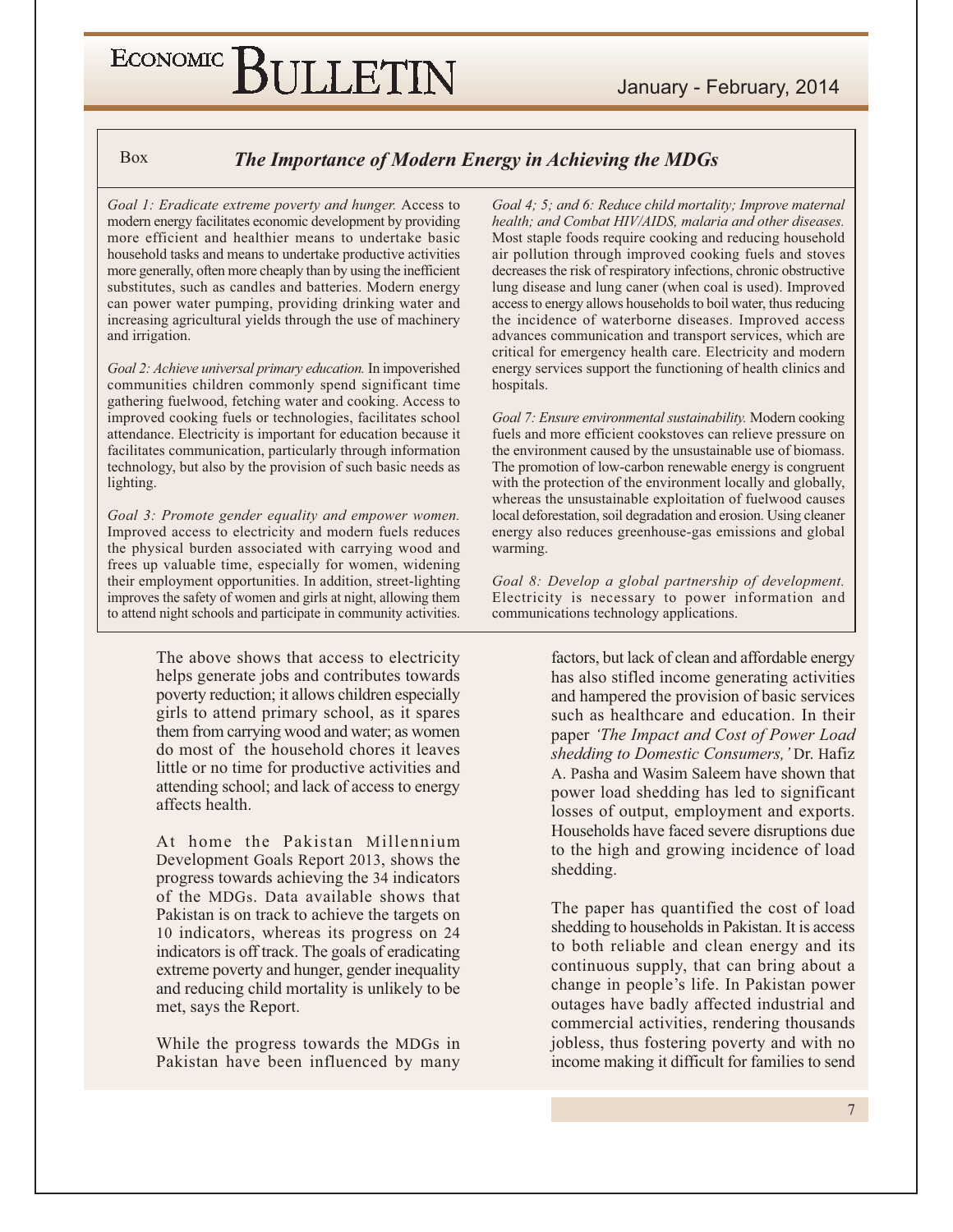their children to school or provide them with healthcare facilities. Outages disrupt household activities and preparation for work/study (especially by children). The high share of expenditure on electricity is cutting into consumption of food, clothing, and basic services like education and health, especially by the low income groups. It also leads to the reduction in nutrition levels, particularly of children. Children of school going age who should be in schools are forced to look for work.

Poverty Reduction Strategy Papers (PRSPs) in the Asia region have placed strong emphasis on the role of energy as a driver of macroeconomic growth and all have explored the connections between energy and reducing income poverty. All the PRSPs made explicit connections between energy and macro economic development and reducing income poverty (MDG 1). All in all, the Asian PRSP placed considerable emphasis on the role of energy as a driver for economic growth. Pakistan PRSP noted that 'access to electricity will enable pumping of sub-soil water for domestic and agricultural purposes that will enhance productivity.'

The strategy for poverty reduction in the Poverty Reduction Strategy Paper II was based on nine pillars and Integrated Energy Development Programme was one of the pillars. Rapid urbanization has brought tremendous challenges as cities absorb higher populations. It was felt that promoting energy efficiency, fuel diversity would have a direct impact on the poor and ensuring availability of affordable energy was a central pillar for Pakistan's future development. PRSP II (2010) has stated 'access to electricity in the country is quite high, but the proportion of consumers using less than 60 units per month per household is equally high. Per capita electricity consumption (402) kwh) is less than one-sixth the world average of 2516 kwh.

Successive governments have been pursuing programme of village electrification. The village electrification programme was an integral part of the Poverty Reduction Strategy and sought to increase the productive capacity and to raise the social economic standards of the population living in far-flung areas.



In rural Pakistan, most of the households suffer from energy poverty. Without access to modern energy sources like electricity and natural gas, households rely on various sources like firewood, plant and animal waste to meet their energy needs. Young girls who should be attending schools, have to spend time collecting firewood and dung. At night because there is no electricity school going children cannot study and have to do all their school work during the day. Besides the inconvenience to collect firewood, animal and plant waste, the technology used to put those sources of energy in action are quite inefficient. There are health costs alongwith economic costs, the WHO estimates upto 1.6 million deaths annually mainly women and children caused by indoor smoke inhalation from households cooking fires.

**PRSPs** focus on energy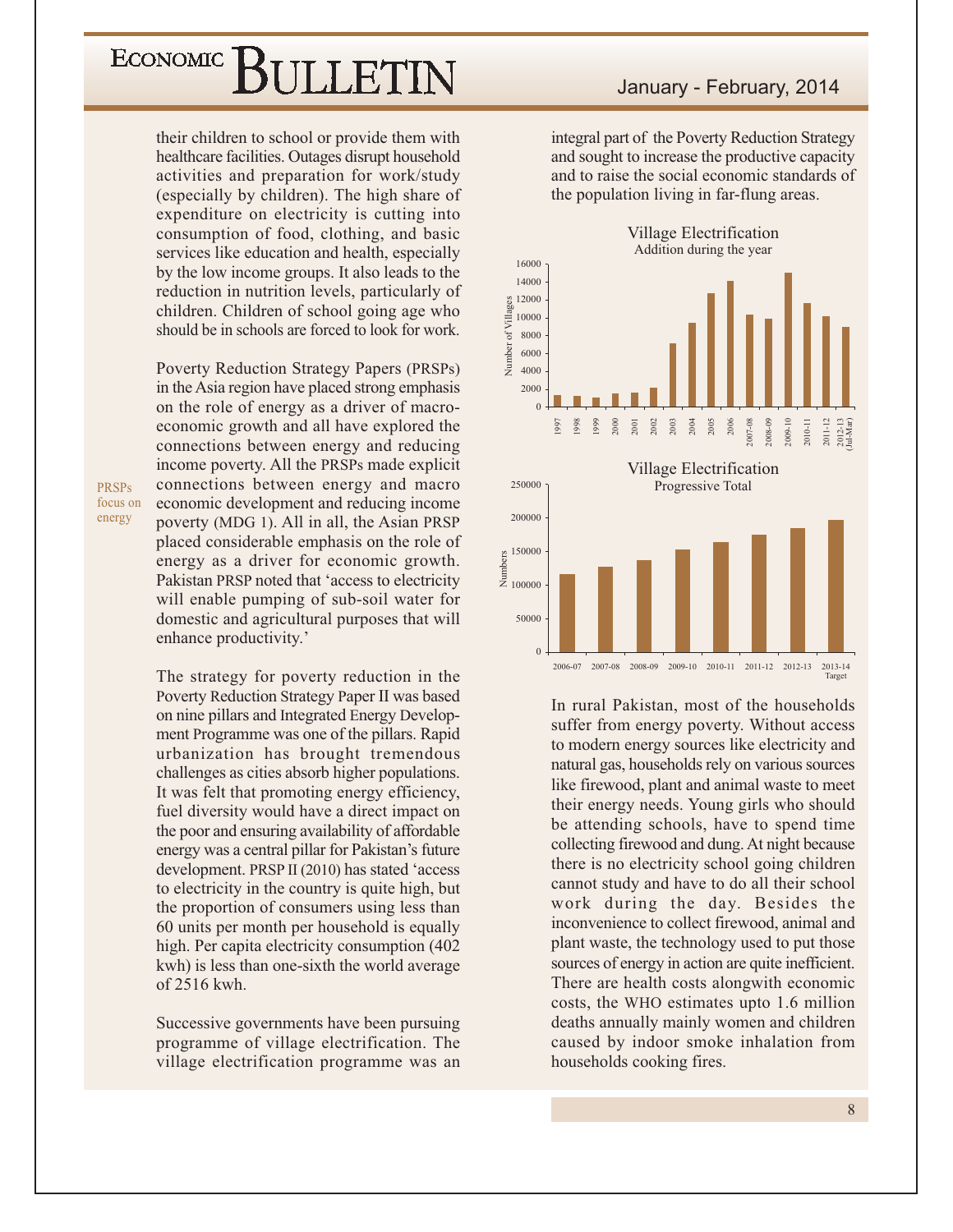As two-thirds of the total population of Pakistan is settled in rural areas, their energy needs can hardly be overlooked. While the rural electrification process is an on-going programme, the dependence of rural households on non-conventional sources of energy to meet their needs is substantial. These non-conventional energy sources can be improved upon, so that health of people is not affected. For instance, promoting the installation of biogas units in rural areas, which uses cattle dung would help improve efficiency and people would have clean fuel, than using cattle dung directly as a source of fuel. Households that burn solid fuels, such as biomass or coal for household energy are affected by health problems. It is, therefore, necessary that people have access to affordable electricity which will drastically improve their well-being and reduce mortality rates in poor and remote areas. Every year 2 million people die by breathing toxic fumes from wood, coal and animal waste and 800,000 children die annually because of exposure to open fires and outdated cookstoves.

Pakistan is among the top 10 countries that use biomass for energy, and most of the users are rural households. However, the share of industrial users is also growing. Technology has been developed which is being used to meet the energy demand of various sectors. Refuse Derived Fuel Plants utilize municipal solid waste, and Tire Derived Fuel uses old shredded tires. Incinerators specifically build to use poultry waste are producing energy for the cement and brick kilns sector. Poultry waste biogas plants are being set up to provide electricity. Using agricultural and industrial by-products is a positive step as it would reduce dependence on an already stretched national energy grid. Focusing on their further development would reduce rural household dependence on piped gas.

Wind and solar power

Energy

needs of

rural areas

Wind and solar power have a significant role in the future overall electricity generation. It will not only play a role as fuel savers, but would provide electricity to vast majority of

the population who reside in rural areas. In remote isolated locations where grid supplied electricity will involve high costs of transmission, wind and solar can be economically attractive. It would also eliminate most of the health and environmental problems.

Today coal is playing an important role in delivering energy access, because it is widely available and of relatively low cost. Access to energy is a fundamental prerequisite for modern life and a key tool in eradicating extreme poverty across the globe. Coal is the world's largest source of electricity, accounting for around 40 percent of global electricity production.

Role of

coal

The largest growing economies today are powered by coal and have significant coal reserves. The increase in coal consumption across the globe has predominantly been due to demand for greater electricity generation in China, India and other non-OECD countries which have seen total power generation double. Well over half of this new power generation has come from coal. China alone now uses as much coal as the rest of the world. Between the period 1981 and 2008, China lifted 662 million people out of poverty.

Coal played a key role in achieving such a significant reduction in poverty in China. During the period 1980-2008 Chinese annual coal consumption increased by more than 400 percent from 626 million tonnes to 2.7 billion tonnes.

Electrification is a vital component of China's poverty alleviation programme which has built up basic infrastructure and created local enterprises throughout China. As a result, from 1985 to 2003, electricity production in China rose by over 1500 Twh, of which around 80 percent is coal-fired.

In India also, the increasing use of coal reflects significant growth in the economy which in turn increases demand for electricity as well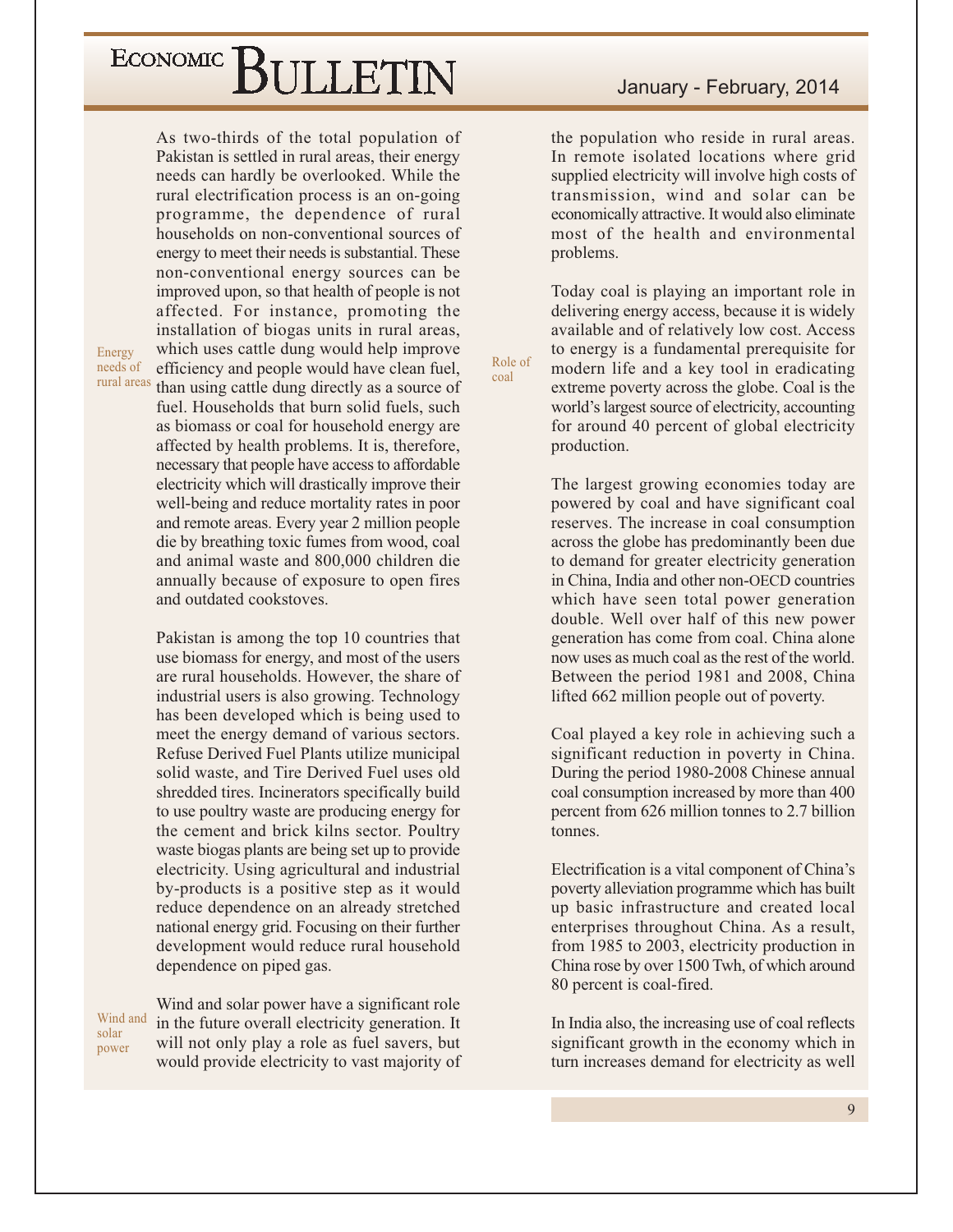as materials in which coal is a key component of production such as steel and cement. It is estimated that around 295 million people today still live in energy poverty in India. It is expected that much of the future energy demand in India will be met by coal. The Indian Government anticipates an additional 60 GW of coal fired power generation to be built in the country by 2017 which would increase total coal fired capacity to approximately 175 GW.

Pakistan's coal reserves are estimated at 185 billion tonnes. Small tonnages of indigenous coal are used for electricity generation and by households, but by far the largest portion is used to fire brick kilns. A substantial bulk of electricity generated is by coal fired power stations. Pakistan has huge coal resources but the share of coal in energy is low. If the share of consumption of coal in electricity generation is increased, oil imports could be reduced, saving foreign exchange. In Pakistan there has been a shift from hydro to thermal generation, and more recently from natural gas to fuel oil as the primary fuel for electricity generation which has caused fuel crisis in the country's power sector. They have contributed to an increase in power supply costs.

#### Comparison of Electricity Generation by sources

|            |      | (2012) |                                            | $(\%)$                        |
|------------|------|--------|--------------------------------------------|-------------------------------|
|            | Gas  | Oil    | Coal                                       | Hydle, Nuclear<br>or Import   |
| India      | 9.2  | 0.8    | 71.0                                       | 19.0                          |
| Bangladesh | 73.0 | 20.4   | 3.4                                        | 3.2                           |
| Pakistan   | 29.0 | 35.0   | 0.1                                        | 35.7                          |
|            |      | $\sim$ | $\mathbf{r}$ , $\mathbf{r}$ , $\mathbf{r}$ | $A \cap T A$<br>$\sim$ $\sim$ |

Source: Pakistan Economic Survey. 2012-13

In an article, *Energy Access and Energy* Security in Asia and the Pacific, Asian Conseque Development Bank 2013, the author Benjamin K Sovacool has shown that energy poverty and deprivation results in four major consequences: poverty, death, gender inequality, and environmental degradation.

> Poverty and energy deprivation is closely associated with energy expenses. Generally

#### January - February, 2014

a significant portion of income of poor households is directly spent on energy fuels. Besides direct costs there are indirect costs involved associated with collecting and using that energy such as healthcare costs, or loss of time or injuries. One study looking at Asia has noted that the poor typically pay more for energy needs yet receive poorer quality energy services due to inefficient technologies.

Energy Access according to Poorest and **Richest Quintiles in Selected Countries** 



Energy poverty has serious public health concerns. 3 billion people still rely on traditional biomass and coal with 2 million deaths per year associated with indoor burning of these solid fuels in unventilated kitchens. Households that use solid fuels generate indoor air pollution which has serious health impact, as it leads to diseases, premature deaths, and disability. The World Health Organisation states, 'The inefficient burning of solid fuels on an open fire or traditional stove indoors creates a dangerous cocktail of not only hundreds of pollutants, primarily carbon monoxide and small particles, but also nitrogen oxides, benzene, butadiene, formaldehyde, polyaromatic hydrocarbons, and many other health-damaging chemicals.'

According to the United Nations Development Programme, about 3 billion people still rely on burning solid fuels such as biomass or coal, for household energy. Doing away with these traditional methods, will improve the health

Coal reserves

nces of

energy

poverty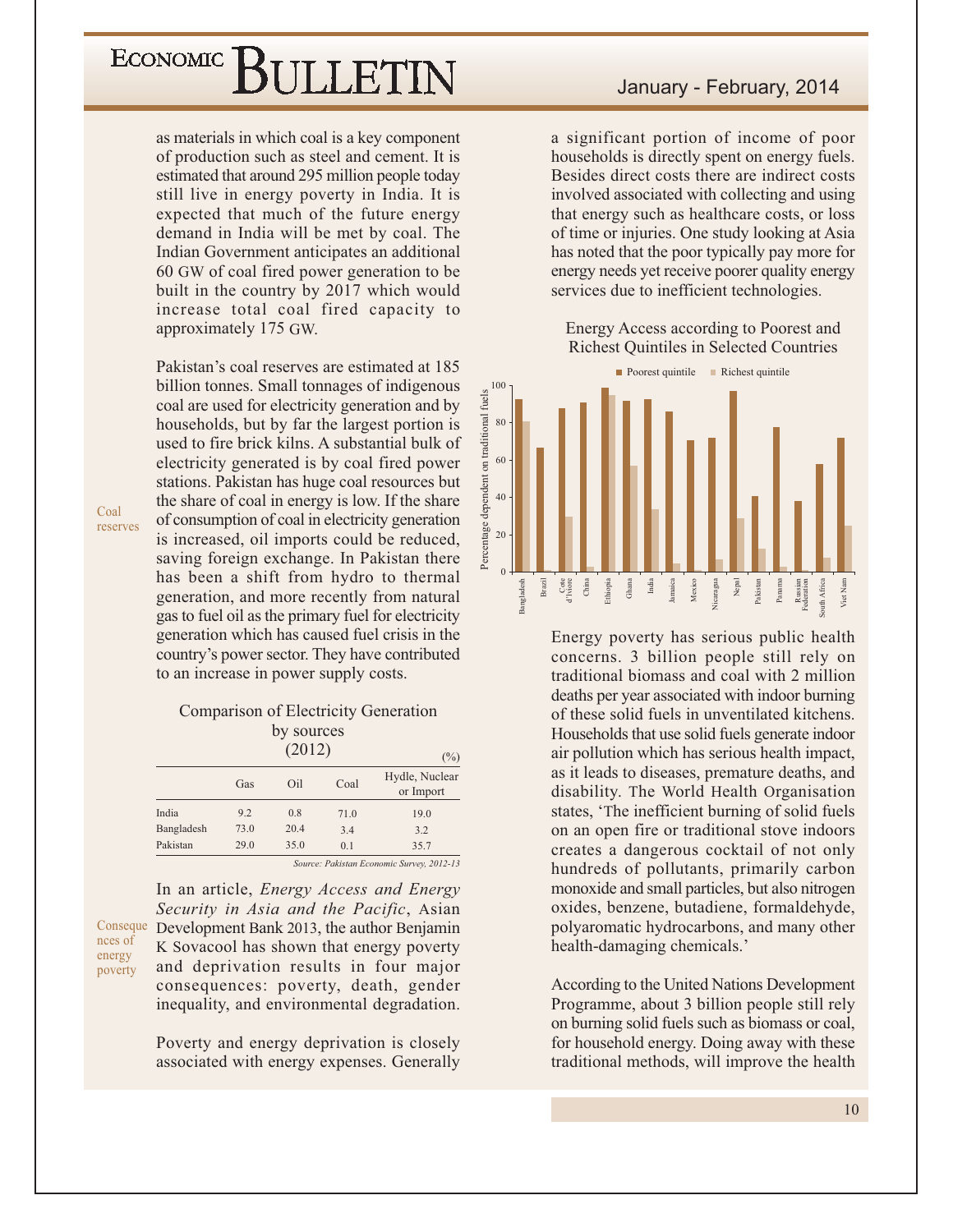|             |                           |                                    | Electricity Production, Sources and Access |                         | Source of electricity production |                   |               | Access to electricity                     |
|-------------|---------------------------|------------------------------------|--------------------------------------------|-------------------------|----------------------------------|-------------------|---------------|-------------------------------------------|
|             | Electricity<br>production | Coal                               | Natural gas                                | $\overline{\text{Oil}}$ | Hydropower                       | Renewable sources | Nuclear power |                                           |
| Country     | Kilowat hours billions    | $\%$ of total                      | $\%$ of total                              | $\%$ of total           | $\%$ of total                    | $\%$ of total     | $\%$ of total | % of population                           |
|             | 2011                      | 2011                               | 2011                                       | 2011                    | 2011                             | 2011              | 2011          | 2010                                      |
| Afghanistan | ÷                         | $\pm$                              | ÷                                          | ÷                       | $\mathbf{1}$                     | ÷                 | $\mathbf{I}$  | 30.0                                      |
| Bangladesh  | 44.1                      | $1.8\,$                            | 91.5                                       | $4.8\,$                 | $2.0$                            | $0.0\,$           | $0.0\,$       | 46.5                                      |
| Bhutan      | ÷                         | $\pm$                              | Ŧ                                          | $\mathbf{I}$            | $\mathbf{I}$                     | $\mathbf{I}$      | $\mathbf{I}$  | ÷                                         |
| China       | 4715.7                    | 79.0                               | $1.8\,$                                    | 0.2                     | $14.8$                           | 2.2               | $1.8\,$       | 99.7                                      |
| Hong Kong   | 39.0                      | $\mathcal{L}$<br>$\overline{r}$    | 28.5                                       | 0.3                     | $0.0\,$                          | $0.0\,$           | $0.0\,$       | ÷                                         |
| India       | 1052.3                    | 67.9                               | $10.3$                                     | 1.2                     | 12.4                             | 5.0               | 3.2           | 75.0                                      |
| Indonesia   | 182.4                     | 44.4                               | 20.3                                       | 23.2                    | 6.8                              | 5.2               | 0.0           | 73.0                                      |
| Korea Rep   | 520.1                     | 43.2                               | 22.3                                       | 3.2                     | 0.9                              | 0.6               | 29.8          | $\mathbf{I}$                              |
| Malaysia    | 130.1                     | 40.7                               | 44.7                                       | $7.7\,$                 | 5.9                              | $1.0\,$           | $0.0\,$       | 99.4                                      |
| Myannar     | 7.3                       | 7.6                                | 21.7                                       | $0.4\,$                 | $70.3$                           | 0.0               | 0.0           | 48.8                                      |
| Nepal       | 3.3                       | $0.0\,$                            | $0.0\,$                                    | $\overline{0}$ .        | 99.9                             | 0.0               | 0.0           | 76.3                                      |
| Pakistan    | 95.3                      | $\overline{\phantom{0}}$ .         | $29.0\,$                                   | 35.4                    | 29.9                             | $0.0\,$           | 5.5           | 67.4                                      |
| Philippines | 69.2                      | 36.6                               | 29.8                                       | 4.9                     | $14.0$                           | 14.6              | $0.0\,$       | 83.3                                      |
| Singapore   | 46.0                      | $0.0\,$                            | $78.0\,$                                   | 18.4                    | $0.0\,$                          | 2.3               | 0.0           | $100.0$                                   |
| Sri Lanka   | 11.6                      | 8.9                                | $0.0\,$                                    | 50.2                    | 39.7                             | $1.2\,$           | $0.0\,$       | 76.6                                      |
| Thailand    | 156.0                     | 22.3                               | 68.3                                       | $1.3\,$                 | 5.2                              | 2.8               | $0.0\,$       | 87.7                                      |
| Vietnam     | 99.2                      | $\Box$<br>$\overline{\mathcal{C}}$ | 43.9                                       | 4.8                     | 30.1                             | $\overline{0.1}$  | $0.0\,$       | 97.6                                      |
| World       | 22158.5                   | $\dot{a}$<br>4                     | 21.9                                       | 3.9                     | 15.6                             | 4.2               | $11.7$        | 77.6                                      |
| South Asia  | 1215.8                    | 59.0                               | 14.5                                       | 4.4                     | 13.8                             | 4.3               | 3.2           | $70.7\,$                                  |
|             |                           |                                    |                                            |                         |                                  |                   |               | Source: World Development Indicators 2013 |

January - February, 2014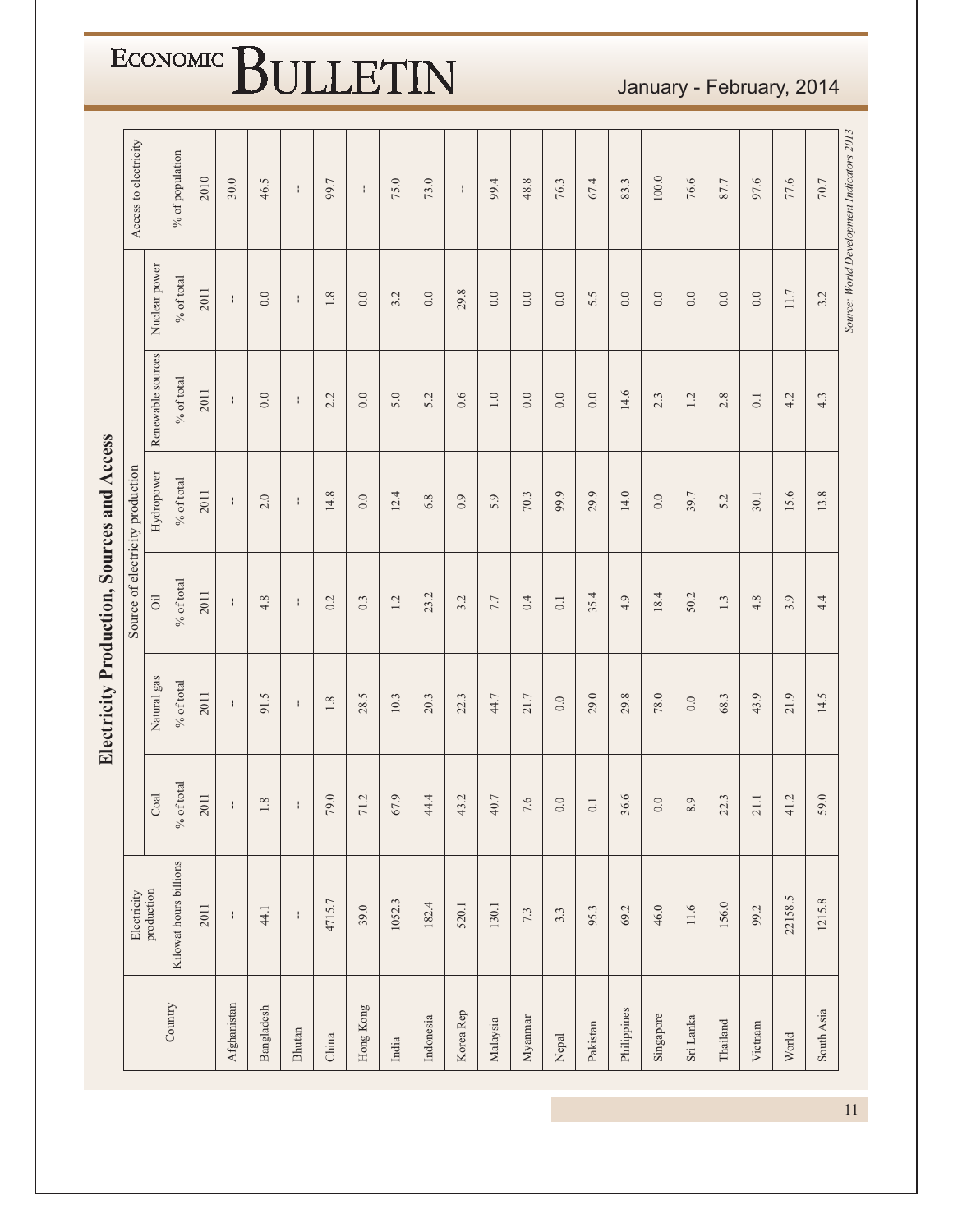### ECONOMIC<sup></sup> BULLETIN

and quality of life of millions, especially women and children. Many clinics in the developing world operate without electricity, leading to high disease and mortality rates.

Access to affordable lighting will improve the standard of medical care and reduce mortality rates in poor and remote areas.

| <b>Health Outcome</b>                           | Evidence  | Population                      | <b>Relative Risk</b> |
|-------------------------------------------------|-----------|---------------------------------|----------------------|
| Acute infections of the lower respiratory tract | Strong    | Children aged 0–4 years         | 2.3                  |
| Chronic obstructive pulmonary disease           | Strong    | Women aged more than 30 years   | 3.2                  |
|                                                 | Moderate  | Men aged more than 30 years     | 1.8                  |
| Lung cancer                                     | Strong    | Women aged more than 30 years   | 1.9                  |
|                                                 | Moderate  | Men aged more than 30 years     | 1.5                  |
| Asthma                                          | Specified | Children aged $5-14$ years      | 1.6                  |
|                                                 | Specified | Adults aged more than 15 years  | 1.2                  |
| Cataracts                                       | Specified | Adults aged more than 15 years  | 1.3                  |
| Tuberculosis                                    | Specified | Adults aged more than 15 years. | 1.5                  |

#### Health Impacts of Indoor Air Pollution

Note: "Strong" evidence means many studies of solid fuel use in developing countries supported with data from studies of active and passive smoking, urban air pollution, and biochemical and laboratory studies. "Moderate" evidence means at least three studies of solid fuel use supported by evidence from studies on active smoking and on animals. "Specified" means strong evidence for specific ages or groups. "Relative risk" indicates how many times more likely the disease is to occur in people exposed to IAP than in people not exposed.

Source: ADB Economic Working Paper Series, December 2013

Energy poverty affects an individual's educational attainment and his/her health. Time is spent on collection of fuel wood or water which may be at a distance, if fuel wood has to be stocked for winter months it means more than one trip and more time spent. Then women also suffer from indoor air pollution cooking on rudimentary stoves. All this takes a tool on her health and has educational impact because of absenteeism and increased illness.

The educational impacts of energy poverty include absenteeism and increased illness. Numerous medical studies have documented a strong connection between the effects of indoor air pollution and acute respiratory infections in children which is the principal cause of absence from school in many countries. Modern energy access can therefore improve both education and gender equality as shown in the Table below which depicts a variety of ways it can enhance the status of women by saving time and improving health.

| <b>Energy Source</b>                    |                                                                                                                      | Benefits                                                                                                                                                              |                                                                                                         |
|-----------------------------------------|----------------------------------------------------------------------------------------------------------------------|-----------------------------------------------------------------------------------------------------------------------------------------------------------------------|---------------------------------------------------------------------------------------------------------|
|                                         | Practical                                                                                                            | Productive                                                                                                                                                            | Strategic                                                                                               |
| Electricity                             | Pumping water, reduced need to haul and carry<br>mills for grinding, imrpvoed conditions at home<br>through lighting | Increased possibility of activities during evening<br>hours, refrigeration for food production and sale,<br>power for specialized enterprises and small<br>businesses | Safer streets, participation in<br>evening classes, access to<br>radio, television, and the<br>Internet |
| <b>Biomass</b><br>(Improved cookstoves) | Imrpoved health, less time and effort gathering<br>fuelwood, more time for childcare                                 | More time for productive activities, lower cost of<br>space and process heating                                                                                       | Improved management of<br>natural forests                                                               |
| Mechanical                              | Milling and grinding, transport and portering<br>of water and crops                                                  | Increased variety of enterprises                                                                                                                                      | Access to commercial, social<br>and political opportunities                                             |

#### Benefits of Modern Energy Services for Women

Source: ADB Economic Working Paper Series, December 2013

The mentioned paper states, 'the environmental impacts of energy poverty include deforestation and changes in land use

as well as green house gas emissions. Where wood is scarce or the population is dense, the demand for fuel is large resulting in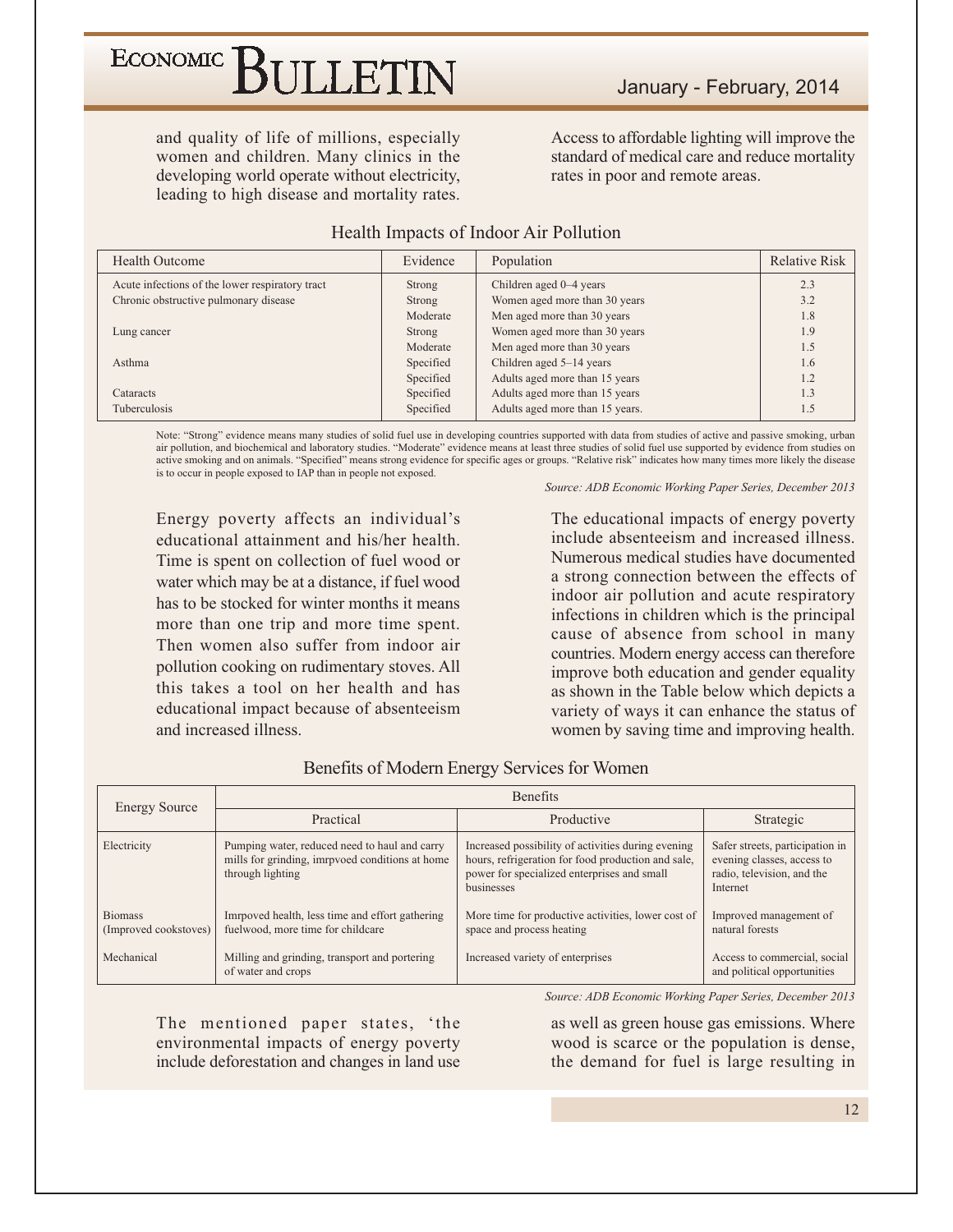deforestation and land degradation. When wood supplies are scarce, people often switch to burning crops which threatens food security. Apart from environmental damage, fuelwooddriven deforestation increases the burden on collectors and farmers and increases fuel prices. As stockpiles are depleted, women and children must travel longer distances to collect fuel which requires more time and energy, and fuel collection often interferes with farming and other rural livelihoods that rely on trees for income. Deforestation also causes significant price increases for fuelwood. As deforestation in Bangladesh has accelerated, the demand for wood has outpaced supply causing the price to increase from \$0.35 per bundle in  $1980$  to \$1.27 per bundle in 1991 and \$1.69 per bundle in 2007, which is nearly 50 percent of the typical rural annual household budget.

People who lack access to cleaner and affordable energy suffer from lower incomes, poor living conditions and they spend significant amounts of their limited income on unhealthy forms of energy that provide poor and unsafe services. Lack of access to energy is an important contributor to the poverty levels in developing countries, particularly in Sub-Saharan Africa and some parts of Asia. Lack of energy affects agricultural and economic productivity, and the ability to improve living conditions. This

results in low earnings, malnourishment, and no surplus cash. Poor continues to remain poor and consequently they cannot afford to pay for cleaner or improved forms of energy.

However, when the poor gains access to stable electricity supplies or cleaner fuels, it helps support job creation, commerce, and other economic activities which helps them accumulate small savings. The later facilitates access to education, and health services, improved nutrition and better housing which in turn enables them to gradually escape their poverty.

The Report, *Energy*, *Poverty and Development* states, 'In order to ensure that modern, cleaner and affordable forms of energy are accessed by poor people, the right choice of energy supply has to be made. For example, largescale renewable energy technologies have lower running costs, hence might be, in the long term, the most attractive options. In addition, some fossil fuels such as LPG can also be attractive due to their cleaner combustion and higher efficiency characteristics. Based on political and policy considerations, there is need to minimize any delays to the satisfying the basic need of the poor. Therefore, appropriate solutions to overcoming social injustice and the conditions of inequality that entrench poverty and reproduce underdevelopment must be achieved within the shortest possible time.'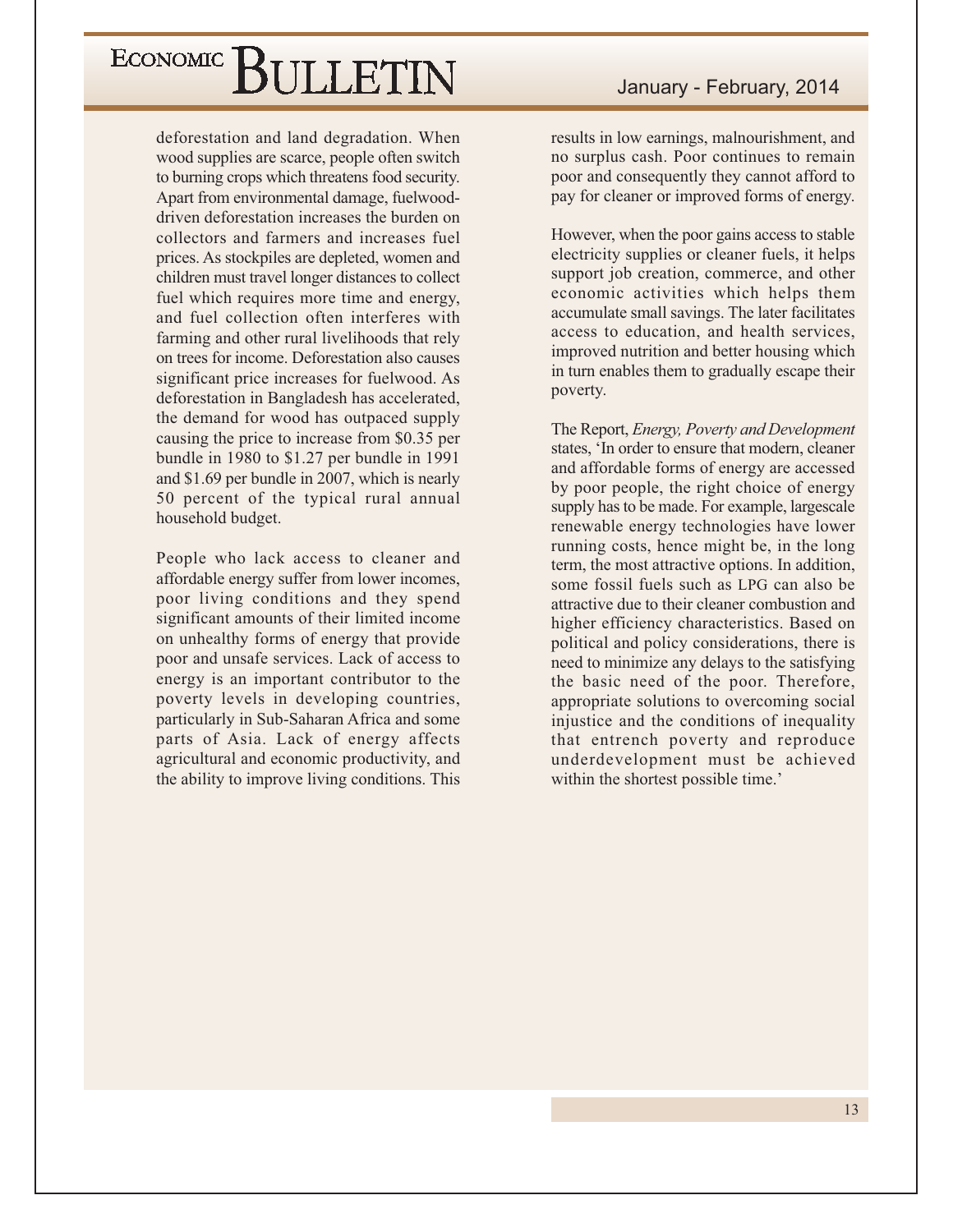### **Performance Highlights of Five Major Banks**

|                             |                     |                   |                |         |                     |               | <b>Balance Sheet</b> |                   |                |          |                   |               |         |                   | (Rs. Mn)      |
|-----------------------------|---------------------|-------------------|----------------|---------|---------------------|---------------|----------------------|-------------------|----------------|----------|-------------------|---------------|---------|-------------------|---------------|
|                             |                     | <b>NBP</b>        | Growth         |         | <b>HBL</b>          | Growth        |                      | <b>MCB</b>        | Growth         |          | <b>UBL</b>        | Growth        |         | ABL               | Growth        |
| Heads                       |                     | $Dec-12$ $Dec-13$ | $\frac{0}{0}$  |         | $Dec-12$ $Dec-13$   | $\frac{0}{0}$ |                      | $Dec-12$ $Dec-13$ | $\frac{0}{0}$  |          | $Dec-12$ $Dec-13$ | $\frac{0}{0}$ |         | $Dec-12$ $Dec-13$ | $\frac{0}{0}$ |
| Investments                 |                     | 343,538 397,959   | 16             | 777,185 | 794,986             | 2             | 402,069              | 449,006           | 12             | 349,590  | 423,777           | 21            | 267,403 | 363,379 36        |               |
| Advances                    |                     | 654,690 615,420   | $-6$           | 460,071 | 523,859             | 14            | 239.583              | 248,243           | $\overline{4}$ |          | 364, 364 390, 813 | 7             | 271,084 | $267,001 -2$      |               |
| Deposits                    | 1,036,739 1,101,139 |                   | 6              |         | 1,141,165 1,316,991 | 15            | 545,061              | 632,330           | 16             | 699,936  | 827,848           | 18            | 514,707 | 608,412 18        |               |
| <b>Total Assets</b>         | 1,309,528 1,364,341 |                   | $\overline{4}$ |         | 1,518,006 1,612,658 | 6             | 767,075              | 815,508           | 6              |          | 896,535 1,009,739 | 13            | 633,706 | 734,196 16        |               |
| <b>Total NPLs</b>           | 92,038              | 115,617           | 26             | 50,667  | 45,021              | $-11$         | 25,562               | 23,268            | $-9$           | 57,347   | 52,630            | $-8$          | 20,668  | $19,424 -6$       |               |
| Provision against NPLs      | 72,142              | 89,737            | - 24           | 41,691  | 37,202              | $-11$         | 22,380               | 19,450 -13        |                | 43,464   | 44,097            | -1            | 17,753  | 18,242 3          |               |
| <b>NPL</b> / Total Advances | 12.7%               | $16.4\%$ 29       |                | 10.1%   | $8.0\% -21$         |               | 9.8%                 | $8.7\% -11$       |                | $14.1\%$ | $12.1\% -14$      |               | 7.2%    | $6.8\% -5$        |               |
| Net NPL / Net Advances      | $3.0\%$             | 4.2%              | 38             | $2.0\%$ |                     | $1.5\% -23$   | 1.3%                 | $1.5\%$ 16        |                | $3.8\%$  | $2.2\% -43$       |               | $1.1\%$ | $0.4\% - 59$      |               |

#### Profit and Loss

 $(Rs. Mn)$ **NBP** Growth **HBL** Growth  $MCB$ Growth **UBL** Growth  $ABL$ Growth Heads Dec-12 Dec-13 % Dec-12 Dec-13 % Dec-12 Dec-13 % Dec-12 Dec-13 % Dec-12 Dec-13 % Gross Interest Revenue 100,092  $99,028 -1$ 114,400 118,181 3 68,356  $65,064 -5$ 73,507 72,846 -1 49,503 54,222 10 32,552 5 64,744 11 Cost of Funds 56,418 60,823 8 58.324 27,500 27,196 -1 34,948 34,910 0 31,142 Net Interest Revenue 38,205 -13 56,076 53,437 -5 37,868 -7 37,936 -2 21,670 18 43,674 40,856 38,560 18,361 Non-Interest Revenue 23,849 25,570 7 12,390 15,122 22 9,153 11,171 22 17,131  $18,114$  6 13,794  $9,603 -30$ **Total Revenues** 67,524  $63,774$  -6 68,466 68,559 0 50,010 49,039 -2 55,691 56,050 1 32,155  $31,273 -3$ Provisions 11,060 20,401 84 5,506 906 - 84 291  $(2,888)$  $\sim$   $\pm$ 4,499 1,448 -68 1,362 628 - 54 26,795 11 Administrative Expenses 35.085  $36.295 \quad 3$ 28.664 33,937 18 17.665 19,639 11 24,163 14.639 15,884 9 Pre-tax Profit 21,378 7,079 -67 34,297  $33,715 -2$ 32,054 32,288 1 27,029 27,807 3 15,835  $14,761 -7$ After-tax Profit 14,941 5,500 -63 22,000 21,910 0 20,941 21,495 3 18,007 18,614 3 11,641 14,643 26 **EPS** 7.0  $2.6 -63$  $16.5$  $16.4 \t 0$ 20.4  $21.2$  4 14.6  $15.2 \t 4$  $11.2$  $14.1$  26

#### **Key Ratios - Peer Banks**

|                                    |          |            |          |            |          |            |          |            |          | $(\ln \frac{\nu_0}{\nu})$ |
|------------------------------------|----------|------------|----------|------------|----------|------------|----------|------------|----------|---------------------------|
|                                    |          | <b>NBP</b> |          | <b>HBL</b> |          | <b>MCB</b> |          | <b>UBL</b> |          | ABL                       |
| Ratios                             | $Dec-12$ | $Dec-13$   | $Dec-12$ | $Dec-13$   | $Dec-12$ | $Dec-13$   | $Dec-12$ | $Dec-13$   | $Dec-12$ | $Dec-13$                  |
| Return on Assets (pre-tax)         | 1.7      | 0.6        | 2.7      | 2.2        | 4.5      | 4.1        | 3.2      | 2.9        | 2.8      | 2.2                       |
| Return on Assets (After-tax)       | 1.2      | 0.4        | 1.7      | 1.4        | 2.9      | 2.7        | 2.2      | 2.0        | 2.0      | 2.1                       |
| Return on Equity (pre-tax)         | 19.5     | 6.6        | 33.7     | 29.2       | 38.2     | 34.7       | 36.2     | 33.3       | 38.8     | 30.2                      |
| Return on Equity (After-tax)       | 13.7     | 5.4        | 21.6     | 19.0       | 25.0     | 23.1       | 24.1     | 22.3       | 28.5     | 30.0                      |
| <b>Yield on Earning Assets</b>     | 9.2      | 8.4        | 9.4      | 8.1        | 10.7     | 9.0        | 9.7      | 8.3        | 10.8     | 9.0                       |
| Cost of Funds                      | 6.3      | 5.9        | 5.2      | 4.7        | 4.8      | 4.2        | 4.8      | 4.2        | 6.1      | 5.4                       |
| Expense / Revenue                  | 0.52     | 0.57       | 0.41     | 0.48       | 0.34     | 0.38       | 0.42     | 0.46       | 0.45     | 0.50                      |
| Non-Int. inc. as % of total income | 42.0     | 57.7       | 19.6     | 22.4       | 18.5     | 21.5       | 33.2     | 33.1       | 44.3     | 31.1                      |

(Contributed by Business Performance Review Wing, Financial Control Division, NBP)

 $14$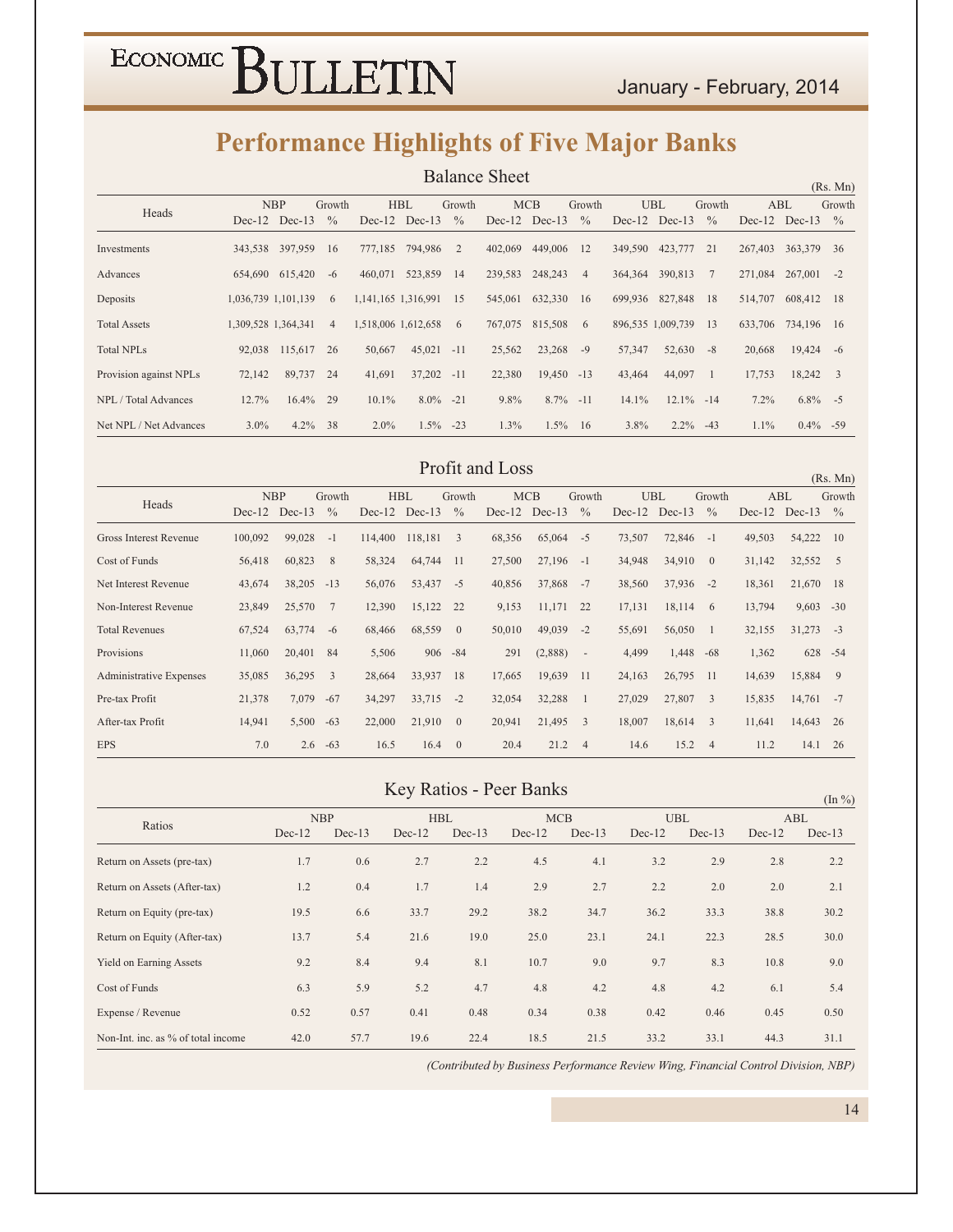#### **Pak Rupee Appreciation Impact & Outlook**

Positives

of Pak

Rupee

apprecia-

economy

tion on the

After devaluing by around 6 percent against USD in the 1HFY14, Pak Rupee has surprisingly appreciated by a hefty 7 percent in 3QFY14TD, making it one of the best performing currencies in the world during CY14. After the SBP forex reserve touched a multiyear low of around USD3bn in February, things seem to be finally improving with an unexpected USD1.5bn received under the Pakistan Development Fund (PDF) head contributed by a friendly nation. The surprise



addition in reserves has had a knock on effect on different speculators and exporters who were storing US dollar in anticipation of further rupee decline.

Whether the current trend is sustainable or not is difficult to answer because of lack of clarity over further quantum of receipts under the PDF. Government circles are hinting towards oil deferral payment agreement to be signed with Saudi Arabia and Kuwait and further receipts under PDF in future as well. These developments are game changers, so if they do materialize, we foresee that Pak Rupee will remain range bound at current level throughout the calendar year. Absence of development on this front, however will likely result in rupee devaluation.

While not denying the positives from recent Pak Rupee appreciation, we are of the view that negatives outweigh the positives given the structural deficit issue which the country faces. Compared to US\$ 6bn forex reserves of SBP in June 2013 (US\$ 11bn in June 2012), these reserves currently stand at US\$ 4.6bn, despite the US\$ 1.5bn grant. Thus, to show no devaluation on FY14TD basis is a bit questionable. If this trend continues, then the trade deficit will render further pressure on precarious forex reserves.

On the equity market front, the impact of Pak Rupee appreciation is overall negative, since the key sectors earnings are directly or indirectly dollar linked. On the flip side, a stable Pak Rupee may lead higher foreign portfolio investment and eventual inflation/ interest rate decline may result in rerating for the market.

• Lower Inflation: Since majority of the items in the CPI basket directly or indirectly follow international prices, the recent Pak Rupee appreciation should lead to relief on the inflation front from this end. A speedy impact will be visible in the government controlled fuel prices and other energy prices (electricity  $\&$  gas tariffs) while impact on other items will require administrative measures by the government if it is to translate into CPI numbers. The subsequent impact of lower inflation would be lower interest rates, which can aid in spurring the domestic economic activity.

 $\bullet$ Lowering of foreign debt: Another positive for the government is that its foreign debt

15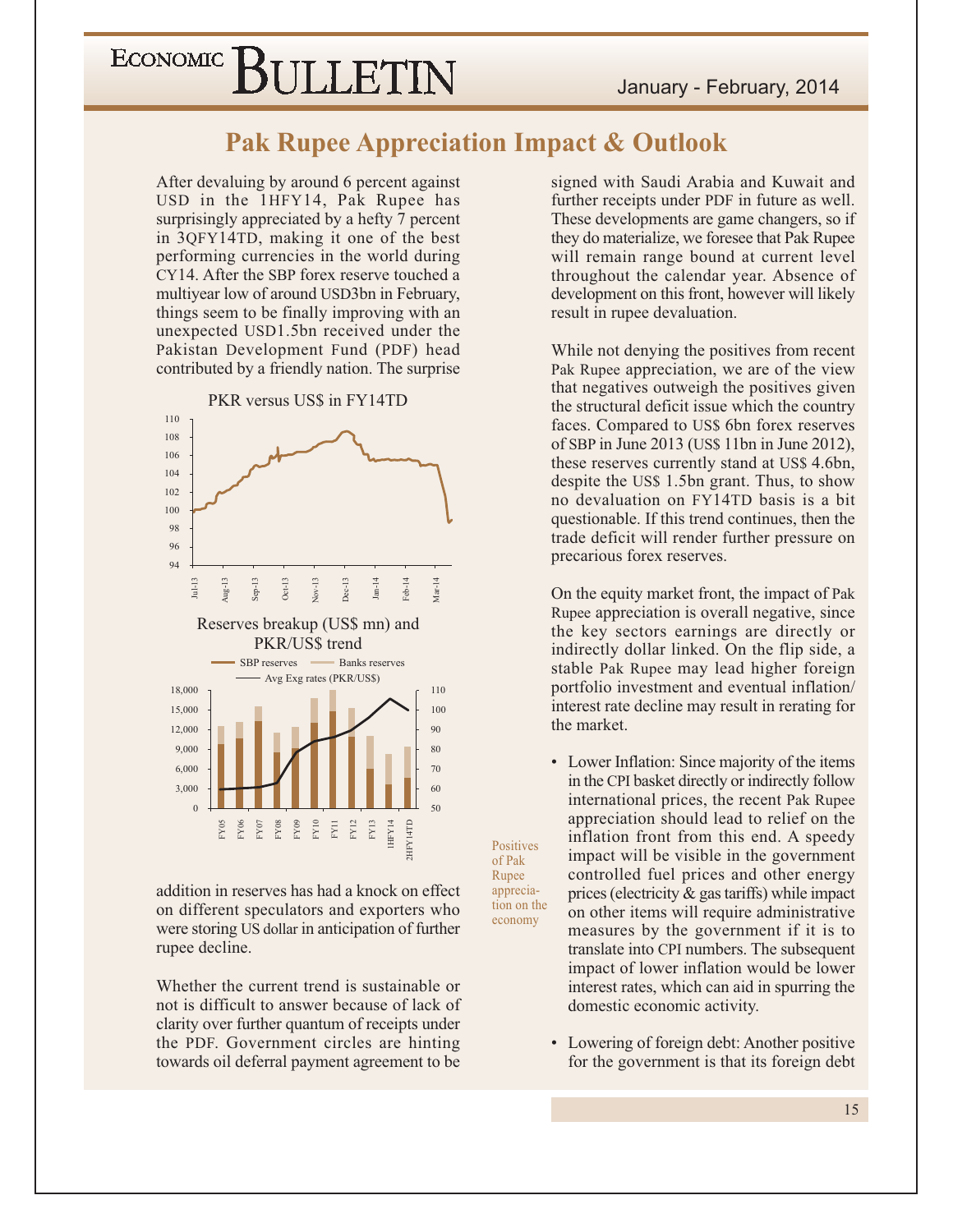quantum & servicing cost reduces due to Pak Rupee appreciation. As of 2QFY14 end, the total external debt  $\&$  liabilities of Pakistan stood at USD59.6bn (Govt. external debt of USD44bn). Thus for every one rupee appreciation, Pakistan's total external debt & liability reduces by  $\sim$ PKR60bn. At current PKR value, this amount would have reduced by around PKR417bn QoQ, assuming no change in debt quantum. Since the interest rate of foreign debt is very low, we feel that the real gain lies on account of translation gain and not savings on interest rate cost.

• Rise in FDI: Investors around the world look for consistent economic policies. A stable Pak Rupee going forward may result in comfort for foreign investors intending to invest in Pakistan, resulting in higher FDI's, which is much below its potential and historical peak.

• Exports becoming uncompetitive: The recent 7 percent appreciation has a direct impact on our exports competitiveness especially in context of fierce regional competition from textile exports hub such as China, India, Bangladesh and Vietnam. Textile exporters have long maintained their inability to successfully outpace regional competitors due to gas crises and higher power tariffs vis-à-vis others, so the recent appreciation will likely result in severe blow over their export quantum and margins.

- Imports burgeoning: Similarly, as the exports become uncompetitive, imports become cheaper due to Pak Rupee appreciation resulting in higher appetite for imported goods. The country already has a very high GDP concentration of consumption expenditure  $(88\%)$ , with a negative net exports contribution. Recent Pak Rupee move will only go on to increase the trade deficit.
- Tax revenues to falter: A decent quantum of FBR's tax revenue collection is done

#### January - February, 2014

through customs duty (12% of FBR's tax revenue), so this head will suffer a shortfall. Similarly, a bigger blow will come from reduced sales tax collection on imports (22% of FBR's tax revenue). For example, as prices of Fuel and electricity are adjusted downwards, governments GST collection of these heads will also decrease.

• Domestic manufacturing to suffer: If the recent Pak Rupee appreciation continues, the domestic manufacturers will be driven out as imports substitute local production.

While not denying the positives from recent Pak Rupee appreciation, we are of the view that negatives outweigh the positives given the structural deficit issue which the country faces. A recent report by SBP highlighted that the quarterly current account deficit stood at around USD1.2bn during the last five years, if the CSF receipts are excluded. CAD in turn leads to forex reserve drawdown, in case the capital and financial account surplus is unable to stem the decline. This has been the case for Pakistan in recent years.

Conclusion

**Stock** 

market

impact

Compared to USD6bn forex reserves of SBP in June 2013 (USD11bn in June 2012), these reserve currently stand at USD4.6bn, despite the USD1.5bn grant. Thus to show no devaluation on FYTD basis is a bit questionable. If this trend continues, then the trade deficit will render further pressure on precarious forex reserves. While further grants may inch up the reserves, overall the economy will become consumption oriented with exports becoming uncompetitive.

On the equity market front, the impact of Pak Rupee appreciation is overall negative, since the key sectors earnings are directly or indirectly dollar linked, as explained below. On the flip side, a stable Pak Rupee may lead higher foreign portfolio investment and eventual inflation/interest rate decline may result in rerating for the market.

(Contributed by Research Department, Taurus Securities Ltd, a subsidiary of National Bank of Pakistan)

 $of  $\overline{P}ak$$ Rupee appreciation on the economy

**Negatives**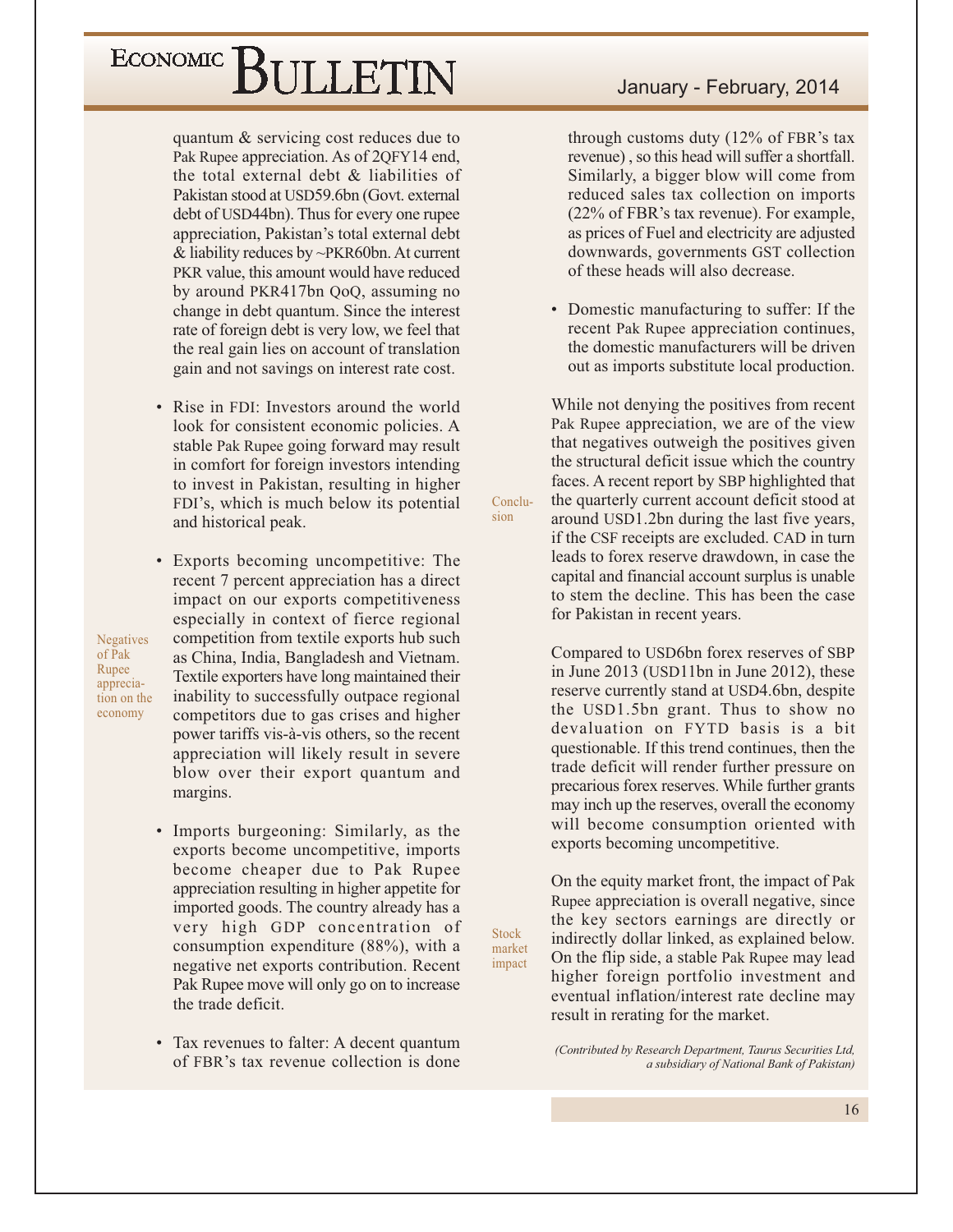BULLETIN

Market

rise

#### January - February, 2014

#### **Market Analysis**

The market, in the month of January continued its winning streak by closing the fourth consecutive month in positive. Continued foreign inflows and improvement in macro numbers has kept the momentum going on. On a month-on-month basis, the benchmark KSE-100 index augmented by 6 percent to close at 26.8k level. Food producers and Textile companies saw handsome gain in the month of January. The month of January saw volumes improve by 46 percent to average 311mn shares/day, while value traded depicted a lower increase of 15 percent month-onmonth.

Gains in January

ECONOMIC<sup>]</sup>

KSE-100 index performance in Jan-14 27.500 27,000 26,500 26,000 25,500 25,000  $20 - Jan$  $25-Ian$  $0-1an$ 5-Jan  $1 - Dec$  $0 - \tan$ KSE-100 index FY14 monthly change 2,400 1,600  $800$  $Oct-13$  $Nov-13$  $nL13$  $Dec-13$  $Jan-14$  $(800)$  $(1,600)$ 

With the result season in full swing, we don't expect any major downside. As inflation is expected to remain subdued for January as well (our forecast is 7.8 percent), the macros look comfortable for now despite pressure on State Bank of Pakistan (SBP) reserves. CSF



inflow in February and 3G auction in March is expected to improve the SBP reserve level. A positive outlook from IMF over quarterly disbursement is critical for market momentum continuing. Fed tapering and its impact on frontier market also need to be kept track of. In the near term we expect foreigners and Banks/DFI's to continue to derive the market direction

Food Producers show remarkable month-onmonth growth in January, while foreigners again remain the biggest buyers

KSE-100 index increased by 5.9 percent in January with smaller sectors showing a much larger gain compared to index heavy weight Oil & gas and Banks. The month of January saw volumes improve to average 311mn shares/day (46 percent month-on-month rise), while value traded depicted a lower increase of 15 percent. January saw the market rise for the fourth consecutive month. Continued foreign inflows and improvement in macro numbers has kept the momentum going on.

A whooping return of 36 percent was witnessed in Food producers sector mainly due to 65 percent month-on-month rise in sector heavy weight Nestle. Among the key sectors, Textile companies also saw a hefty gain due to GSP plus theme and higher export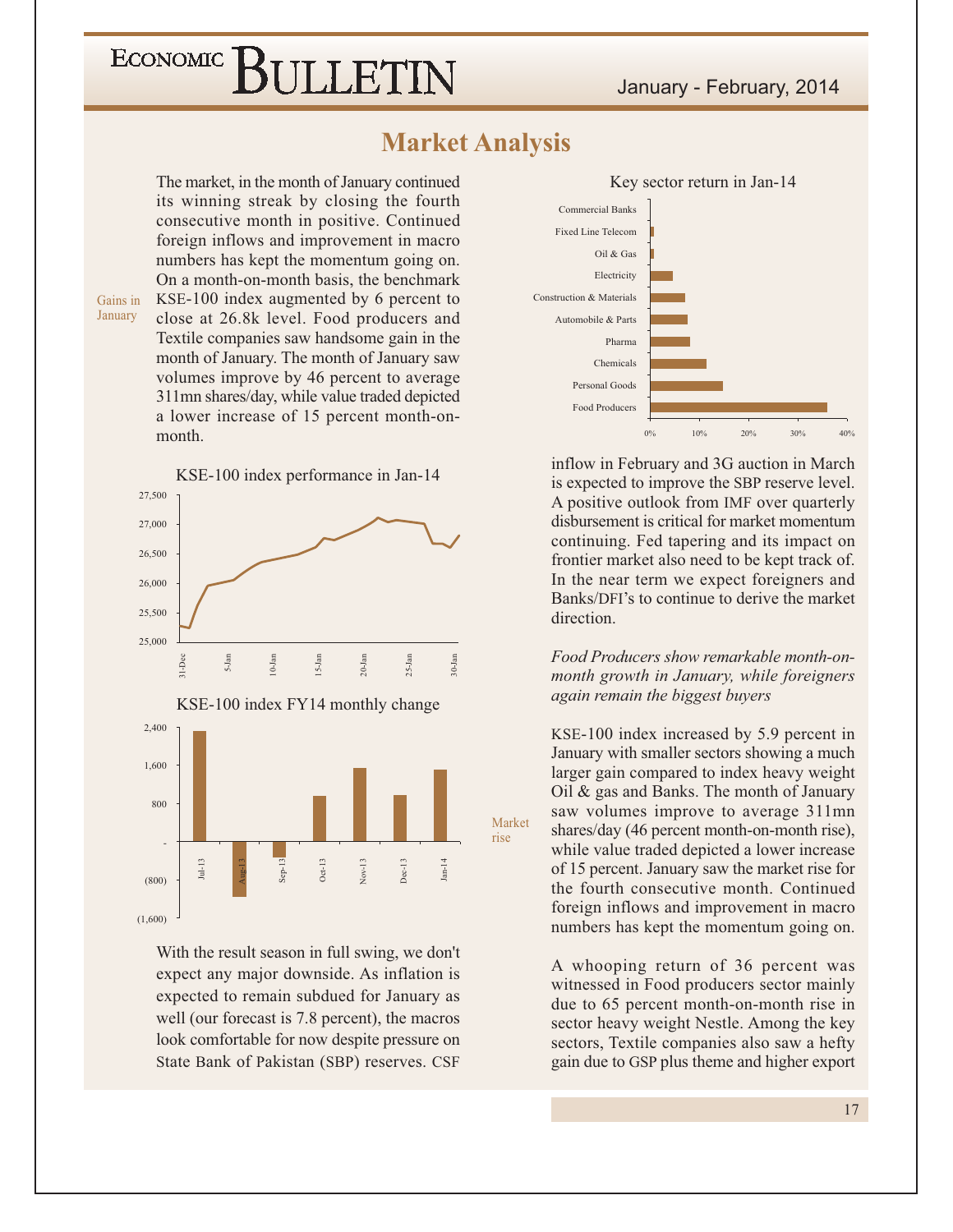numbers in December. Chemical sector was the third best performing sector, but we attribute this hike mainly due to rise in market cap of Engro Fertilizer since its listing (70) percent rise), with positive spillover effect on its holding company Engro Corporation (up) 12 percent month-on-month) and also on Dawood Hercules (up 20 percent month-onmonth). Other Fertilizer players' performance remained subdued due to GIDC rise and inability to pass on this cost hike.

Among the underperforming sectors, Banks closed flat month-on-month due to status quo discount rate decision by the central bank, but the multiyear high credit offtake numbers and CY13 results/payouts are expected to keep this sector in the limelight. Telecom sector also closed flat month-on-month due rumors of ICH termination after Telenor's exit.

Foreigners again remained the biggest buyers in January, a trend which is the norm since the last two years. Interestingly, the daily net FIPI position shows that the all the net buying was done the latter half of the month. Bank/DFI's were the second biggest buyers in January, most likely due to fresh allocation given to the equity desk with the start of new year. On the selling side, Others and Companies were the biggest net sellers in the outgoing month.

After four consecutive month-on-month rise (4.95k points hike), market in the month of February dipped by 1.0k points. While we attribute the dip mainly to profit taking, the other reasons were political issues heating up and majority of corporate results coming either inline or below expectation. Moreover, net foreign inflow also dropped to USD10mn in February versus USD32mn in January.

On a month-on-month basis, the benchmark KSE-100 index decreased by 3.7 percent to close at 25.8k level. Food producers, Personal goods, Electricity and Pharma sector remained the biggest underperformers with only



Chemical sector showing a gain among the key sectors in February. The month of February saw volumes falter by 24 percent to average 237mn shares/day, while value traded depicted a similar decrease of 24 percent month-on-month.

With the result season now over, we expect political development and foreigners' interest to determine the market direction. As inflation remained subdued for February as well,

Under performing sectors

Market

dips in February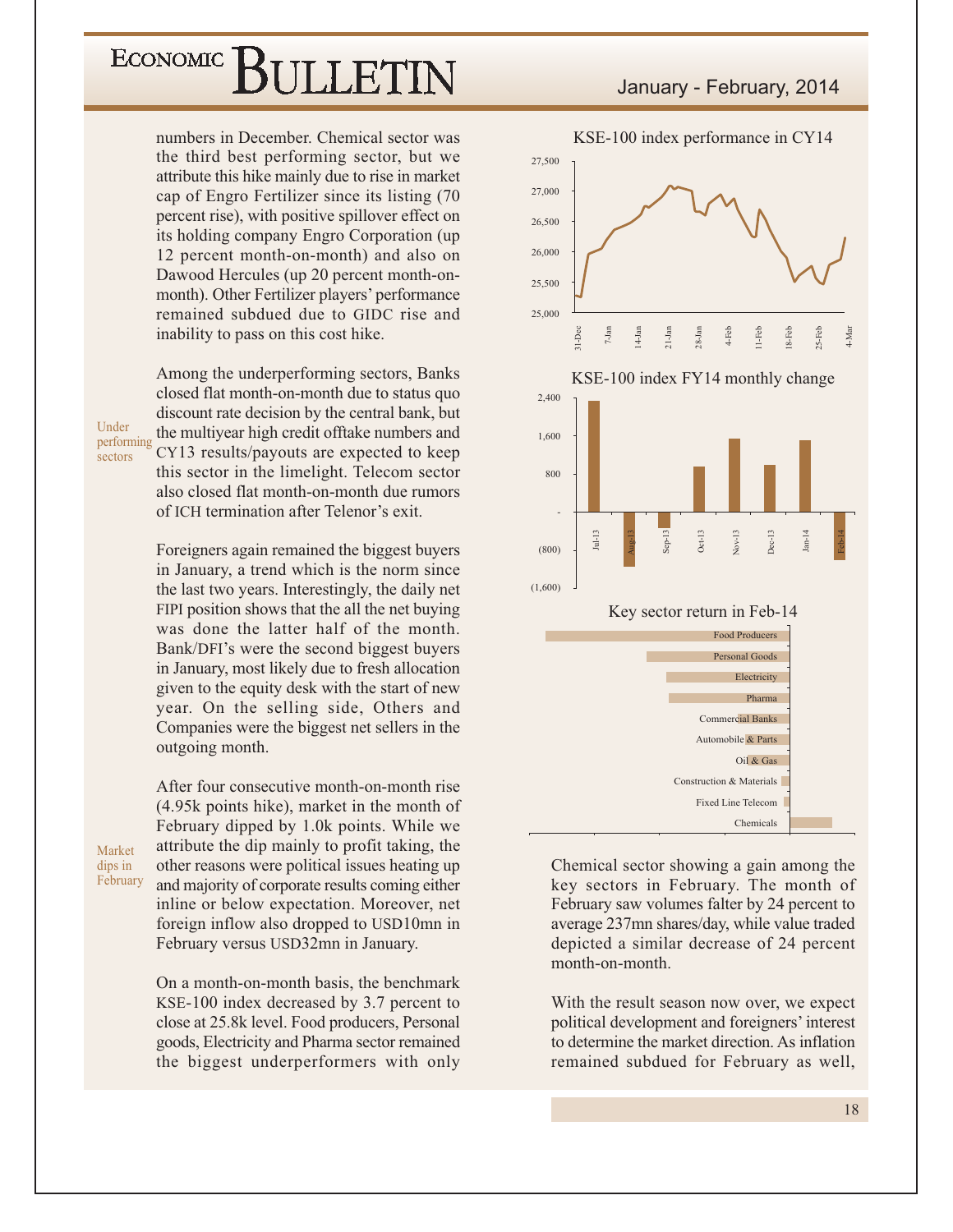chances of status quo discount rate have increased, though 50bps hike cannot be ruled out due to hefty quarterly SBP borrowing's retirement target. With forex reserves inching up in February due to multilateral flows, further rise in reserve is expected from IMF's quarterly tranche and other multilateral proceeds in March, along with telecom auction to be held in April.

Food Producers continue their erratic behavior while other key sectors also disappoint on lower than expected results

KSE-100 index decreased by 3.7 percent in February with smaller sectors dipping by a larger extent compared to index heavy weight Oil & Gas and Banks. The month of February saw volumes decrease to average 237mn shares/day (24 percent month-on-month dip), while value traded also depicted a similar decrease of 24 percent. After four consecutive month-on-month rise (4.95k points hike), market in the month of February dipped by 1.0k points. While we attribute the dip mainly to profit taking, the other reasons were political issues heating up and majority of corporate results coming either inline or below expectation. Moreover, net foreign inflow also dropped to USD10mn in February versus USD32mn in January.

Volumes

fall in February

> After witnessing 36 percent return in January, Food producers sector dipped by 19 percent mainly due to sector heavyweights Nestle and NATF falling by 25 percent  $\&$  19 percent month-on-month, respectively. Astronomical price level and subdued results were the key reasons for the price fall witnessed in this

sector. Another sector whose result disappointed was Personal Goods (Textile), mainly from spinning dominated companies results, as yarn margins faltered and Chinese imports slowed. Electricity sector's biggest companies Hubco & Kapco reported half yearly results which were below analysts' consensus, thus this sector also underperformed the broader market in February. Among the key sectors, only Chemical sector saw a gain coming mainly on the back of rise in EFERT with positive spillover effect of related companies (ENGRO & DAWH).

In the month of February, Banks/DFI's and Foreigners remained the biggest buyers while Others and Mutual Funds were the biggest sellers. Interestingly, the daily net FIPI position shows that net buying remained subdued most of the month, with meaningful inflows only in the last two days.

With the result season now over, we expect political development and foreigners' interest to determine the market direction. As inflation remained subdued for February as well, chances of status quo discount rate have increased, though 50bps hike cannot be ruled out due to hefty quarterly SBP borrowing's retirement target. With forex reserves inching up in February due to multilateral flows, further rise in reserve is expected from IMF's quarterly tranche and other multilateral proceeds in March, along with telecom auction to be held in April.

Future

outlook

(Contributed by Taurus Securities Ltd, a subsidiary of National Bank of Pakistan)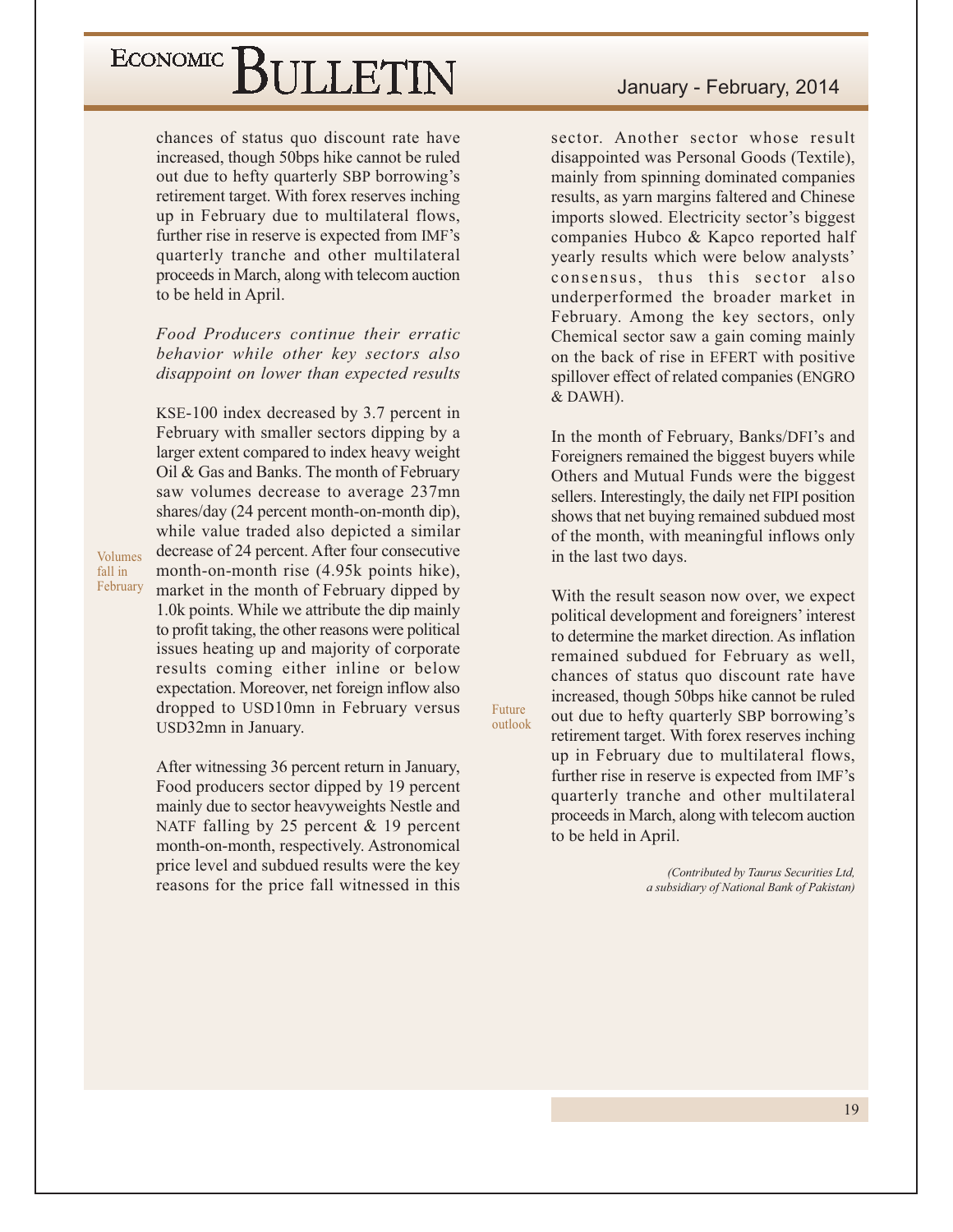|                                                                           | <b>Selected Economic</b> | <b>Indic:</b>                 | ators                                         |                                                 | of Countries                                               | where                             |                                       | National                        | <b>Bank</b>                  | of Pakistan                                                                       |                                | $\mathbf{\overline{a}}$<br>has | Presence                                                                |
|---------------------------------------------------------------------------|--------------------------|-------------------------------|-----------------------------------------------|-------------------------------------------------|------------------------------------------------------------|-----------------------------------|---------------------------------------|---------------------------------|------------------------------|-----------------------------------------------------------------------------------|--------------------------------|--------------------------------|-------------------------------------------------------------------------|
| $\begin{array}{c} \text{Population} \\ 2011 \end{array}$<br>$(\mbox{Mn})$ |                          | GDP Size<br>$2011$<br>(\$ Bn) | Capita<br>GDP<br>2011<br>$\circledast$<br>Per | Exchange<br>Currency<br>to USS<br>Local<br>Rate | Reserves<br>$(\S$ Bn)<br>Total<br>2012                     | External<br>Debt<br>Total<br>2011 | Account<br>Balance<br>Current<br>2012 | Good and Services<br>2012       | $(S \nBn)$                   | Capitalization<br>(% of GDP)<br>Market<br>2012                                    |                                | Interest Rate<br>2012<br>(%)   | Private Sector<br>$(^{9}$ <sub>6</sub> of GDP)<br>Domestic<br>Credit to |
|                                                                           |                          |                               |                                               | (2011)                                          |                                                            | $(S \nBn)$                        | $(\S$ Bn)                             | Exports                         | Imports                      |                                                                                   | Deposits                       | Lending                        | 2012                                                                    |
| 32.4                                                                      |                          | 18.9                          | 586                                           | 46.747                                          | 7.1                                                        | 2.6                               | $-2.7$                                | 3.6                             | 6.7                          | $\mathbb{X}^{\mathsf{A}}$                                                         | $\mathbb{A}$                   | 15.0                           | 4.9                                                                     |
| 9.3                                                                       |                          | 63.4                          | 6813                                          | 0.7897                                          | 11.2                                                       | 8.4                               | 5.0                                   | 36.7                            | 17.4                         | Ź                                                                                 | 10.2                           | 18.3                           | 20.1                                                                    |
| 150.5                                                                     |                          | 106.2                         | 706                                           | 74.1524                                         | 12.7                                                       | 27.0                              | 2.6                                   | 27.6                            | 37.7                         | 15.1                                                                              | 11.7                           | 13.0                           | 49.6                                                                    |
| 1.3                                                                       |                          | 25.8                          | 19512                                         | 0.376                                           | 5.4                                                        | $\stackrel{\triangle}{\approx}$   | 3.2                                   | 22.9                            | 13.9                         | 59.1                                                                              | $\Box$                         | 6.0                            | 70.0                                                                    |
| 34.5                                                                      |                          | 1736.9                        | 50565                                         | 0.9895                                          | 68.5                                                       | $\stackrel{\Delta}{\approx}$      | Ċ.<br>$-62$ .                         | 547.1                           | 583.3                        | 110.7                                                                             | 0.5                            | 3.0                            | $\stackrel{\Delta}{\geq}$                                               |
| 1324.4                                                                    |                          | 7203.8                        | 5439                                          | 6.4615                                          | 3387.5                                                     | 685.4                             | 193.1                                 | 2167.2                          | 1935.4                       | 44.2                                                                              | 3.0                            | 6.0                            | 131.6                                                                   |
| 65.1                                                                      |                          | 2775.5                        | 42642                                         | 0.7194                                          | 184.5                                                      | $\stackrel{\Delta}{\simeq}$       | L,<br>$-57$ .                         | 768.6                           | 817.6                        | 69.8                                                                              | 2.3                            | $\stackrel{\Delta}{\simeq}$    | 116.0                                                                   |
| 82.2                                                                      |                          | 3604.1                        | 43865                                         | 0.7194                                          | 248.8                                                      | $\stackrel{\Delta}{\approx}$      | 238.4                                 | 1728.7                          | 1525.6                       | 43.7                                                                              | $\stackrel{\Delta}{\approx}$   | $\stackrel{\Delta}{\approx}$   | 101.9                                                                   |
| $7.1\,$                                                                   |                          | 243.3                         | 34161                                         | 7.784                                           | 317.3                                                      | $\stackrel{\Delta}{\approx}$      | 3.5                                   | 561.5                           | 560.8                        | 420.9                                                                             | 0.0                            | 5.0                            | 198.1                                                                   |
| 126.5                                                                     |                          | 5870.4                        | 46407                                         | 79.807                                          | 1268.1                                                     | ΧÁ                                | 60.9                                  | 910.8                           | 1014.8                       | $\infty$<br>$\overline{6}$                                                        | 0.5                            | 1.4                            | 176.7                                                                   |
| 16.2                                                                      |                          | 186.4                         | 11503                                         | 146.6208                                        | 28.3                                                       | 124.4                             | 7.7                                   | 97.0                            | 60.1                         | 11.7                                                                              | $\lesssim$                     | $\lesssim$                     | 37.2                                                                    |
| 48.4                                                                      |                          | 1116.2                        | 23067                                         | 1108.292                                        | 327.7                                                      | $\stackrel{\Delta}{\approx}$      | 43.3                                  | 663.6                           | 622.3                        | 104.5                                                                             | 3.7                            | 5.4                            | 148.0                                                                   |
| 5.4                                                                       |                          | 5.9                           | 098                                           | 46.1439                                         | 2.1                                                        | 5.5                               | $-1.4$                                | 3.1                             | 6.5                          | Ν,<br>$\overline{\mathcal{C}}$                                                    | 5.3                            | $\infty$<br>12.                | NA                                                                      |
| 28.1                                                                      |                          | 597.1                         | 21262                                         | 3.75                                            | 673.7                                                      | <b>NA</b>                         | $\infty$<br>164.                      | 399.4                           | 215.2                        | 52.5                                                                              | MA                             | <b>NA</b>                      | 37.6                                                                    |
| 176.7                                                                     |                          | 208.9                         | 1182                                          | 86.3394                                         | 13.7                                                       | 60.2                              | $-2.1$                                | 31.2                            | 48.3                         | 18.9                                                                              | 8.0                            | 13.5                           | 16.4                                                                    |
| $7.0\,$                                                                   |                          | 6.5                           | 935                                           | 4.6103                                          | 0.63                                                       | 3.3                               | $-0.8$                                | L,<br>$\overline{\phantom{a}}$  | 4.8                          | $\lesssim$                                                                        | 7.7                            | 25.2                           | 13.0                                                                    |
| 5.1                                                                       |                          | 25.7                          | 5042                                          | 2.85                                            | $\stackrel{\displaystyle\triangle}{\scriptstyle\triangle}$ | 0.4                               | $\mathbb{R}^2$                        | $\stackrel{\triangle}{\approx}$ | $\stackrel{\Delta}{\approx}$ | Á                                                                                 | $\stackrel{\Delta}{\approx}$   | $\stackrel{\Delta}{\approx}$   | $\stackrel{\triangle}{\scriptstyle\sim}$                                |
| 313.1                                                                     |                          | 14991.3                       | 47882                                         | 1.00                                            | 574.3                                                      | $\stackrel{\Delta}{\approx}$      | $-440.4$                              | 2212.5                          | 2747.1                       | 119.0                                                                             | $\mathbb{\hat{A}}$             | 3.3                            | 192.4                                                                   |
| 27.8                                                                      |                          | 45.5                          | [64]                                          | 1706.611                                        | $\stackrel{\Delta}{\approx}$                               | 8.4                               | $\stackrel{\Delta}{\approx}$          | $\stackrel{\Delta}{\approx}$    | $\stackrel{\Delta}{\approx}$ | $\stackrel{\Delta}{\approx}$                                                      | $\stackrel{\triangle}{\simeq}$ | $\stackrel{\triangle}{\simeq}$ | $\stackrel{\Delta}{\geq}$                                               |
| ** Subsidiary                                                             |                          |                               | NA Not Available                              |                                                 |                                                            |                                   |                                       |                                 |                              | Source: Statistics Division, United Nations and World Development Indicators 2013 |                                |                                |                                                                         |

January - February, 2014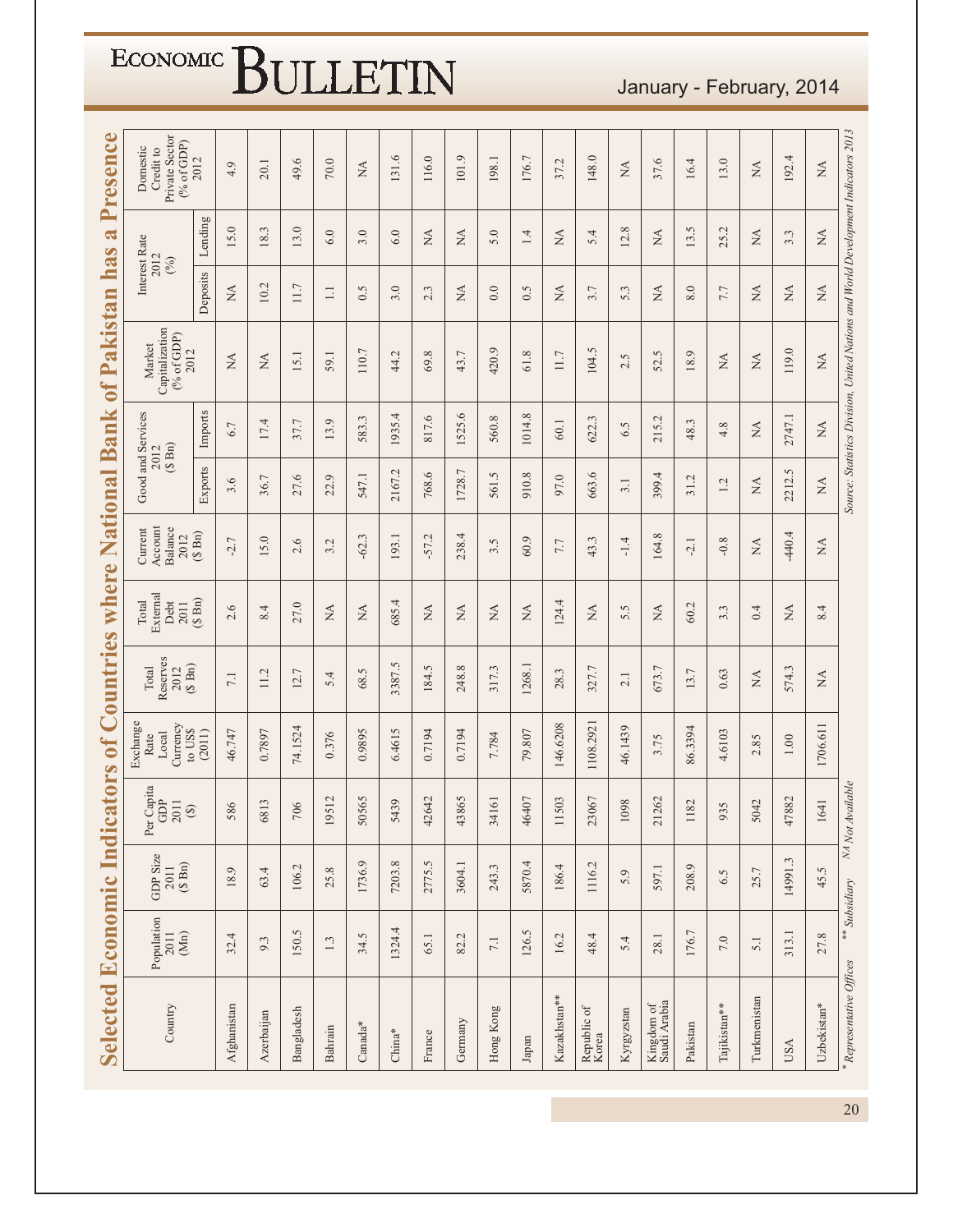January - February, 2014

### ECONOMIC BULLETIN

#### **Book/Report Reviews**

**Bankers' Practical Advances** Dr. Asrar H. Siddigi Royal Book Company - 2013

The mentioned book is on financing trade and commerce by banks and financial institutions in Pakistan. The 32 chapters in the book give in detail the proper way of processing of loan applications, types of borrowers, securities for advances, documentation needed in processing loan applications, obtaining of proper security, types of financing  $-$  against hypothecation, against pledge, against immovable property, against documents of title to goods, against life insurance policies etc. There are chapters which deal with export/ import financing, bank guarantees and indeminities, borrower when it is partnership or company. The last two chapters of the book are about problem loans and classification of non-performing loans.

Lending of money is an essential function of banks for it not only contributes to their earnings, but also promotes economic development in the country. All business activity depends largely on finances provided by banks. However, great care has to be taken when making advances, both before lending and later once the amount has been disbursed. There are clear principles of lending which banks have to adhere to, and after lending to the borrower, follow up is necessary to see that the borrowed funds are being properly utilized, terms and conditions agreed upon are being followed and recovery is being made. Before lending banks study the financial indicators of the business enterprise it is going to lend to assess its financial health.

Chapter 10 explains the importance of documentation, its execution and the kinds of documents the banks uses. Another chapter discusses the processing of financing proposal. While care is taken by banks in evaluating each proposal, at times the borrower defaults. There are some early signs which gives the signal of problems arising. The bank takes remedial measures/restructure/reschedules the loan or adopts other alternatives, all of which have been explained in the book.

Pakistan **Millennium Development Goals Report - 2013** Ministry of Planning, Development and Reform Government of Pakistan

This report is the fifth report in its series for Pakistan. It assesses the progress made towards achievement of the MDGs, what are the challenges facing it and also frames the post 2015 development agenda for Pakistan. The MDG Framework will reach its deadlilne in December 2015.

Pakistan has adopted 16 targets and 41 indicators against which progress towards achieving the Eight Goals of the MDGs is measured. Time series data, available for 34 of the indicators reveal that Pakistan is on track to achieve the targets on10 indicators whereas its progress on 24 indicators is off track. At the provincial level, Punjab is seen to perform above the national average in 18 of the 25 MDG indicators, Khyber-Pakhtunkhwa in 8 of the 25 MDG indicators, Sindh in 9 of the 23 MDG indicators, Balochistan in 1 of the 23 MDG indicators, AJK in 13 of the 24 MDG indicators, GB for 5 of the 22 MDG indicators and FATA for 1 of the 23 MDG indicators for which data is available.

For each of the Goals the Report states: -

- Goal 1 The country is unlikely to achieve MDG1.
- Goal 2 Pakistan is not likely to achieve MDG2.
- Goal 3 Pakistan is unlikely to meet MGD3.
- Goal 4 Unlikely to attain MDG4.
- Goal 5 Overall, Pakistan is off track on all indicators and therefore unlikely to achieve MDG5.
- Goal 6 Pakistan is off track on three out of five indicators and therefore unlikely to achieve MDG6.
- Goal 7 With four out of seven indicators on track, Pakistan is likely to achieve MDG7 with continued efforts; this is the only goal where the majority of indicators are on track to be attained.

 $21$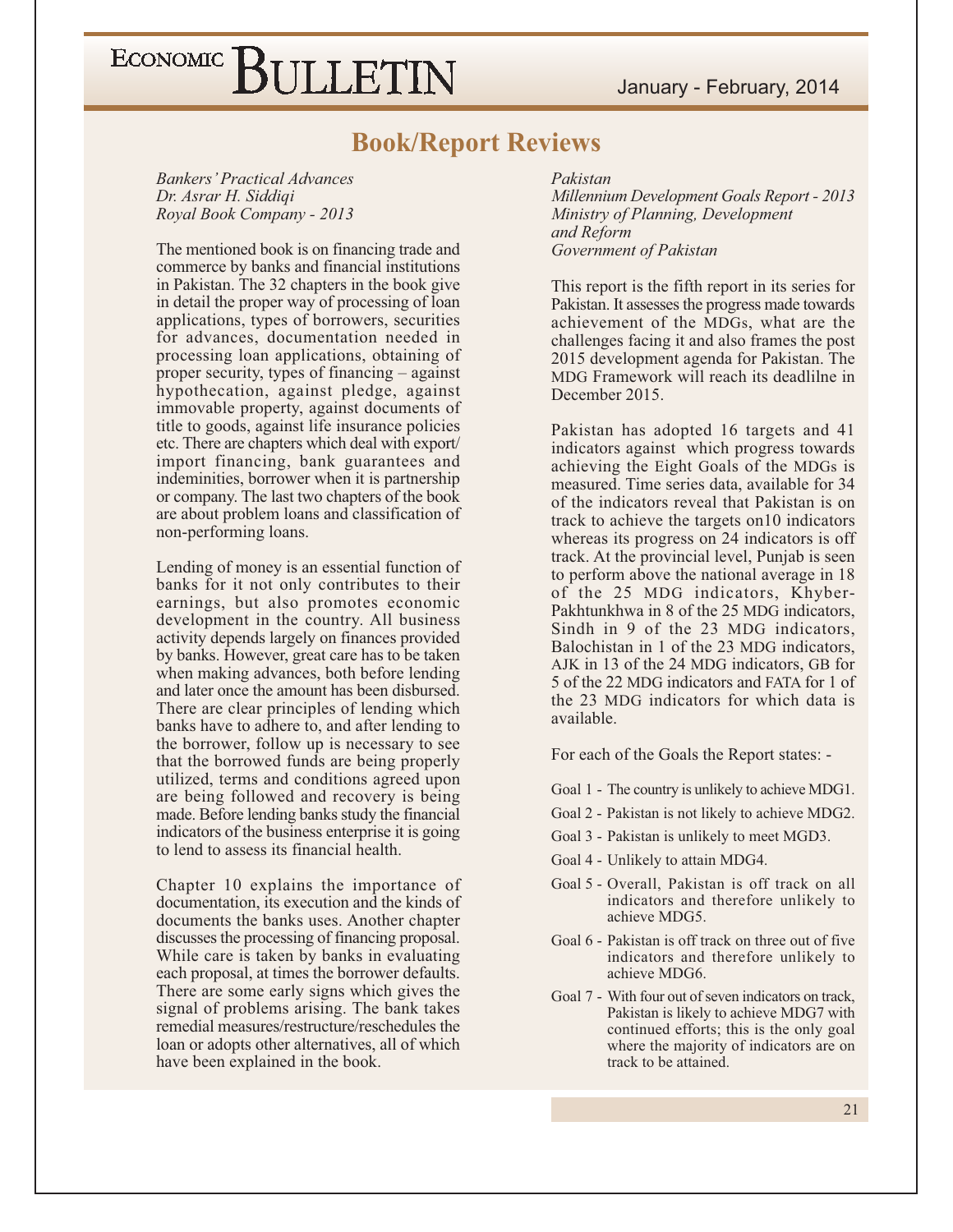January - February, 2014

#### **Pakistan — Selected Economic Indicators**

|                                                 | Unit            | February 2014                | January 2014 | February 2013 |  |
|-------------------------------------------------|-----------------|------------------------------|--------------|---------------|--|
| Consumer Price Index                            |                 |                              |              |               |  |
| (year on year change)                           | $\%$            | 7.9                          | 7.9          | 7.4           |  |
| Food Inflation                                  | $\%$            | 7.6                          | 7.2          | 7.4           |  |
| Non Food                                        | $\%$            | 8.2                          | 8.4          | 7.4           |  |
| Core Inflation*                                 | $\frac{0}{0}$   | 7.8                          | 8.1          | 9.6           |  |
| Wheat                                           | Rs/10 kg        | 402.68                       | 397.57       |               |  |
| Wheat flour bag                                 | Rs/10 kg        | 431.44                       | 424.25       |               |  |
| Rice basmati, broken Average Quality            | Rs/kg           | 73.75                        | 73.72        |               |  |
| Mutton                                          | Rs/kg           | 567.87                       | 557.32       |               |  |
| Vegetable ghee (Tin)                            | Rs/2.5 kg       | 514.12                       | 513.68       |               |  |
| Petrol                                          | Rs/Ltr          | 114.09                       | 114.09       |               |  |
| Kerosene Oil                                    | Rs/Ltr          | 126.68                       | 126.72       |               |  |
| Currency in Circulation                         | Rs bn           |                              | 2137.7       | 1949.0        |  |
| Broad Money M2                                  | Rs bn           |                              | 9279.6       | 8218.9        |  |
| <b>Total Deposits of Scheduled Banks</b>        | Rs bn           | 7599.4                       | 7566.2       | 6644.6        |  |
| <b>Total Advances of Scheduled Banks</b>        | Rs bn           | 4109.8                       | 4127.5       | 3868.4        |  |
| Weighted Avg. Deposits Rate - Fresh Deposits    | $\frac{0}{0}$   | $\overline{a}$               | 6.14         | 6.08          |  |
| Weighted Avg. Lending Rate - Gross Disbursement | $\%$            |                              | 11.02        | 10.53         |  |
| Weighted Avg. Lending Rate - Outstanding Loans  | $\%$            |                              | 11.17        | 11.52         |  |
| SBP Reverse Repo Rate                           | $\%$            | 10.0                         | 10.0         | 9.5           |  |
| SBP Repo Rate                                   | $\%$            | 7.5                          | 7.5          | 7.0           |  |
| <b>Export Refinance Rate</b>                    | $\%$            | 8.4                          | 8.4          | 8.2           |  |
| KIBOR end month (1 month)                       | $\%$            | $\qquad \qquad \blacksquare$ | 10.18        | 9.18          |  |
| National Saving Schemes Outstanding Amount      | Rs bn           |                              | 2493.5       | 2298.7        |  |
| <b>FBR Tax Collection</b>                       | Rs bn           |                              | 153.3**      | 140.3         |  |
| (end month)<br><b>Exchange Rate</b>             | Rs/US \$        |                              | 105.3381     | 98.0940       |  |
| Gold & Foreign Exchange Reserves                | Mn\$            |                              | 8361         | 13674         |  |
| Government Domestic Debt                        | Rs bn           |                              | 10595.1      | 8590.2        |  |
| KSE 100 Index month end                         | $(1991 - 1000)$ |                              | 26784.34     | 18173.67      |  |
|                                                 |                 |                              | July-Feb     | July-Feb      |  |
|                                                 |                 |                              | FY2014       | FY2013        |  |
| Exports                                         | \$ bn           |                              | 16.87        | 15.88         |  |
| Imports                                         | \$ bn           |                              | 29.41        | 29.07         |  |
| <b>Balance of Trade</b>                         | \$ bn           |                              | $(-)12.54$   | $(-)13.19$    |  |
| Workers' Remittances                            | \$ bn           |                              | 10.25        | 9.23          |  |
| Net Inflow of foreign direct investment         | \$mn            |                              | 523.0        | 528.3         |  |

 $\ast$ non food non energy

 $\ast\ast$ as of October 13 Source: State Bank of Pakistan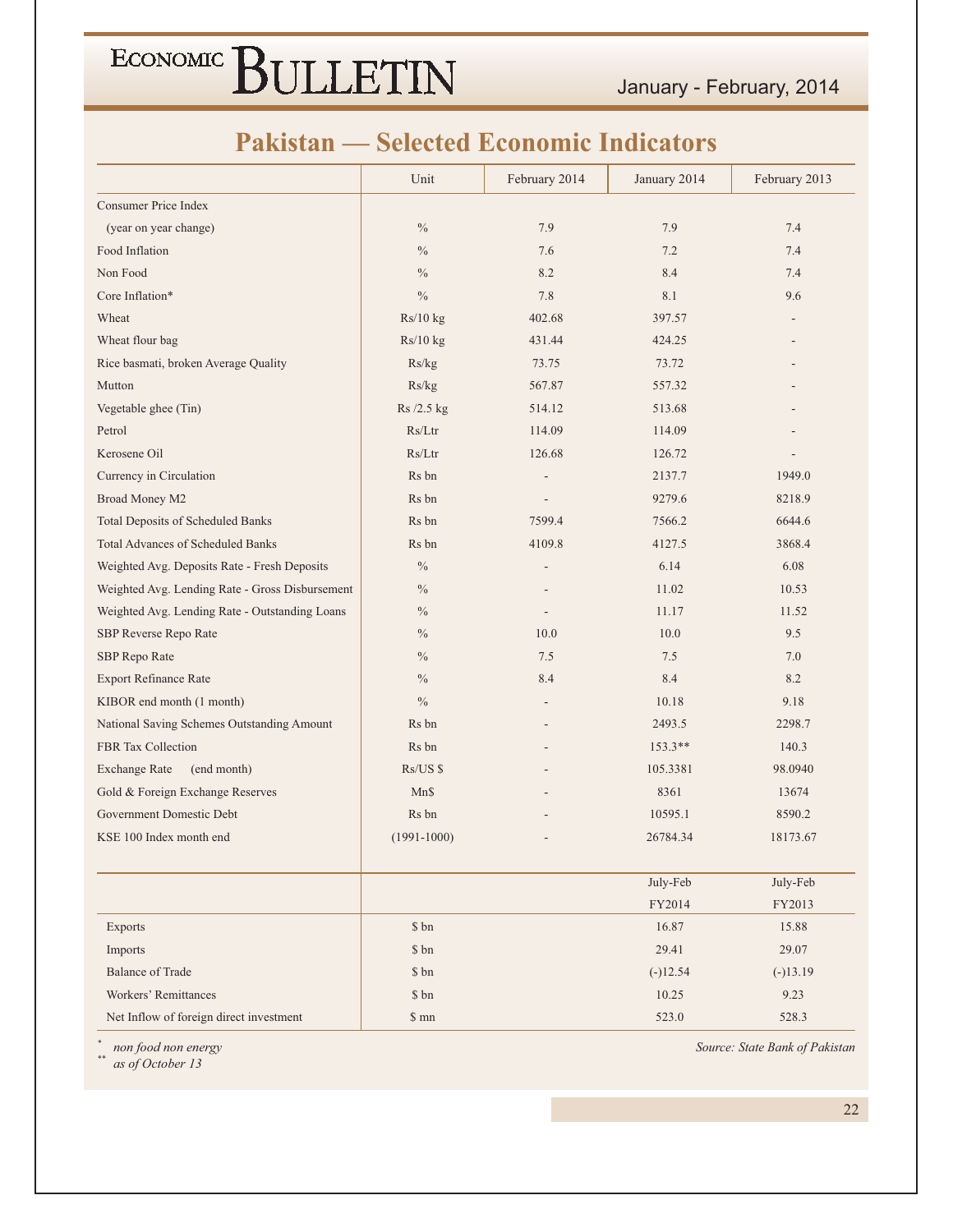January - February, 2014

### **Pakistan — Selected Economic Indicators**

|                                  | Unit         | 2006-07  | 2007-08 | 2008-09  | 2009-10 | 2010-11 | 2011-12 | 2012-13 |
|----------------------------------|--------------|----------|---------|----------|---------|---------|---------|---------|
| <b>Output and Prices</b>         |              |          |         |          |         |         |         |         |
| GNP Size $fc$                    | Rs.bn        | 8893     | 10564   | 12888    | 14815   | 18476   | 20442   | 22717   |
| GDP Size fc                      | Rs.bn        | 8736     | 10355   | 12542    | 14248   | 17656   | 19406   | 21616   |
| Income Per Capita                | $\mathbb{S}$ | 980      | 1053    | 1026     | 1072    | 1275    | 1323    | 1368    |
|                                  | Rs           | 56227    | 64157   | 76635    | 86268   | 108979  | 118085  | 131543  |
| Income Per Capita<br>Real Growth |              |          |         |          |         |         |         |         |
| <b>GNP</b>                       | $(\%)$       |          | 3.7     | 2.1      | 4.1     | 3.5     | 4.3     |         |
| <b>GDP</b>                       |              | 6.7      |         |          |         |         |         | 3.4     |
|                                  |              | 5.5      | 5.0     | 0.4      | 2.6     | 3.7     | 4.4     | 3.6     |
| Agriculture                      |              | 3.4      | 1.8     | 3.5      | 0.2     | 2.0     | 3.5     | 3.3     |
| Manufacturing                    |              | 9.0      | 6.1     | $(-)4.2$ | 1.4     | 2.5     | 2.1     | 3.5     |
| Services Sector                  |              | 5.6      | 4.9     | 1.3      | 3.2     | 3.9     | 5.3     | 3.7     |
| <b>Prices</b>                    | $(\%)$       |          |         |          |         |         |         |         |
| <b>Consumer Price Inflation</b>  |              | 7.8      | 12.0    | 17.0     | 10.1    | 13.7    | 11.0    | 7.4     |
| Wholesale Price Inflation        |              | 6.9      | 16.4    | 18.9     | 13.8    | 21.2    | 10.4    | 7.3     |
| Food Inflation CPI               |              | 10.3     | 17.6    | 23.7     | 12.9    | 18.0    | 11.0    | 7.1     |
| Non Food Inflation CPI           |              | 6.0      | 7.9     | 18.4     | 8.3     | 10.7    | 11.0    | 7.5     |
| Core Inflation <sup>†</sup>      |              | 5.9      | 8.4     | 11.4     | 7.6     | 9.4     | 10.6    | 9.6     |
| <b>GDP</b> Deflator              |              | 7.28     | 13.20   | 20.67    | 10.85   | 19.66   | 5.63    | 7.5     |
| Gold Tezabi (Karachi)            | Rs./10 grams | 12619    | 16695   | 22195    | 29587   | 37658   | 48444   | 50744   |
| Petrol Super                     | Rs/Ltr       | 56.00    | 57.83   | 67.68    | 67.56   | 75.70   | 92.93   | 101.26  |
| Kerosene Oil                     | Rs/Ltr       | 39.09    | 43.44   | 66.79    | 72.65   | 84.89   | 104.84  | 116.07  |
| Wheat Flour (Avg. Quality)       | Rs/Kg        | 13.64    | 18.07   | 25.64    | 28.73   | 29.40   | 30.26   | 34.53   |
| <b>Savings and Investment</b>    | $%$ GDP      |          |         |          |         |         |         |         |
| National Savings                 |              | 14.0     | 11.0    | 12.0     | 13.6    | 14.2    | 12.8    | 13.8    |
| Domestic Savings                 |              | 12.3     | 9.1     | 9.4      | 9.8     | 9.7     | 7.7     | 9.0     |
| Gross Fixed Investment           |              | 17.19    | 17.61   | 15.90    | 14.20   | 12.51   | 13.32   | 12.60   |
| <b>Public Sector</b>             |              | 4.6      | 4.8     | 4.3      | 3.7     | 3.2     | 3.7     | 3.9     |
| Private Sector                   |              | 12.6     | 2.8     | 11.7     | 10.5    | 9.3     | 9.6     | 8.7     |
| <b>Public Finance</b>            |              |          |         |          |         |         |         |         |
| Revenue Receipts (Fed Govt)      | $%$ GDP      | 14.0     | 14.1    | 14.0     | 13.8    | 12.2    | 12.1    | 12.1    |
| <b>Tax Revenue</b>               | $%$ GDP      | 9.6      | 9.9     | 9.1      | 10.0    | 9.2     | 9.7     | 8.9     |
| Total Expenditure                | $%$ GDP      | 19.5     | 21.4    | 19.2     | 17.3    | 14.6    | 13.9    | 16.7    |
| Overall Budget Deficit           | $\%$ GDP     | 4.1      | 7.3     | 5.2      | 6.2     | 6.5     | 6.8     | 8.0     |
| FBR Tax Collection (Fed Govt)    | Rs.bn        | 847.2    | 1008.1  | 1161.1   | 1483.0  | 1679.4  | 1945.7  | 2048.6  |
| Direct Taxes                     | $%$ share    | 39.4     | 38.4    | 38.2     | 36.4    | 37.3    | 37.6    | 36.0    |
| <b>Indirect Taxes</b>            | $%$ share    | $60.6\,$ | 61.5    | 61.8     | 63.6    | 62.7    | 62.4    | 64.0    |
| <b>Monetary Sector</b>           |              |          |         |          |         |         |         |         |
| Growth of Broad Money (M2)       | $\%$         | 19.3     | 15.3    | 9.6      | 12.5    | 15.9    | 14.1    | 15.9    |
| Currency in Circulation          | Rs.bn        | 840.2    | 982.3   | 1152.2   | 1295.4  | 1501.4  | 1673.7  | 1938.2  |
| Public Sector Borrowing (net)    | Rs.bn        | 926      | 1508    | 2034     | 2441    | 3020    | 4258    | 5737    |
| Borrowings for Budgetary Support | Rs.bn        | $810\,$  | 1365    | 1681     | 2011    | 2602    | 3800    | 5246    |
| Credit to Private Sector         | Rs.bn        | 2480     | 2890    | 2907     | 3020    | 3141    | 3376    | 3357    |
|                                  |              |          |         |          |         |         |         |         |

non-food non-energy.